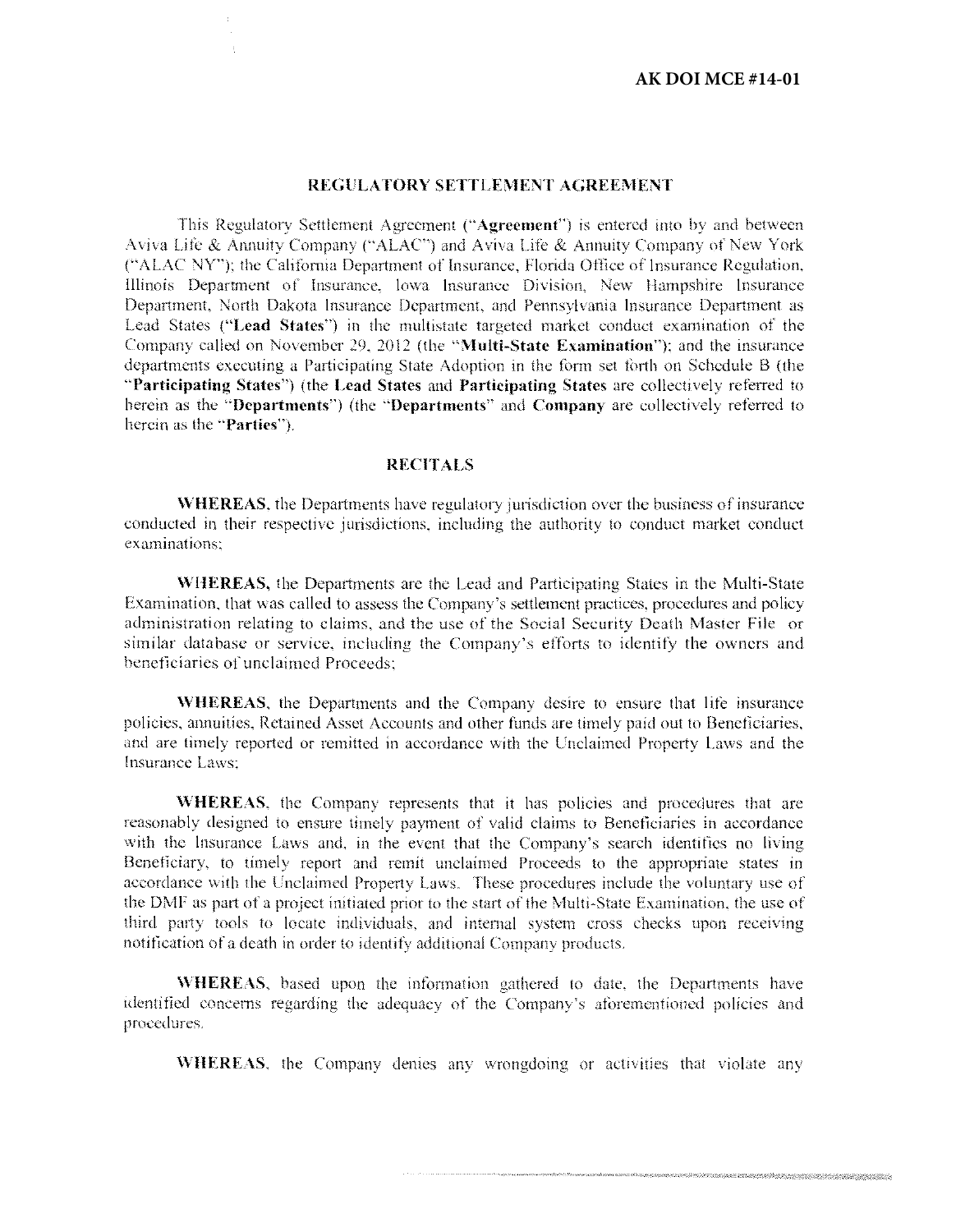Insurance Laws in the jurisdiction of each Department or any other applicable laws. bul in view of the complex issues raised and the probability that long-term litigation and/or administrative proceedings would be required to resolve the disputes between the Parties hereto. the Company and the Departments desire to resolve the differences between the Parties as to the interpretation and enforcement of Insurance Laws and all claims that the Departments have asserted or may assert with respect to the Company's daim settlement practices; and

WHEREAS. the Company has cooperated with the Departments and its examiners in the course of the Multi-State Examination by making its books and records available for examination. and its personnel and agents available to assist as requested by the Departments and the Company represents that at all times relevant to this Agreement. the Company and its officers, directors. ernployecs, agents, and representatives acted in good faith.

NOW, THEREFORE, the Parties agree as follows:

- I. Defined Terms. Those capitalized tenns in this Agreement not otherwise defined in the text shall have the following meanings:
	- a. "Accountholder" means the owner of a "Retained Asset Account."
	- b. "Annuity Contract" means a fixed or variable annuity contract other than a fixed or variable annuity contract issued (1) in connection with an employment-based plan subject to the Employer Retirement Income Security Act of 1974 ("ERISA") or (2) to fund an employment-based retirement plan, including any deferred compensation plans.
	- c. "Annuity Contract Owner" means the owner of an Annuity Contract.
	- d. ·'Beneficiary'' or "Beneficiaries" means the party or parties entitled or contingently entitled to receive death benefit Proceeds payahle pursuant to a Policy. Annuity Contract. or Retained Asset Account
	- e. "Company" means ALAC and ALACNY and its current existing wholly owned subsidiaries. In the event the Company is subject to acquisition. the tenns of this Agreement shall survive and remain binding upon the Company. but such terms shall not extend to or be binding upon non-signatory third-party entities involved in the acquisition.
	- f. "Company Records" means Insured information maintained on the Company's administrative systems or the administrative systems of any thirdparty administrator retained by the Company concerning all of the Company's in-force Policies. Annuity Contracts and Retained Asset Accounts that are currently administered by the Company or such third-party administrator, as well as those Policies that lapsed within the eighteen (18) month period prior to the date of a DMF comparison undertaken pursuant to Section *2* of this Agreement.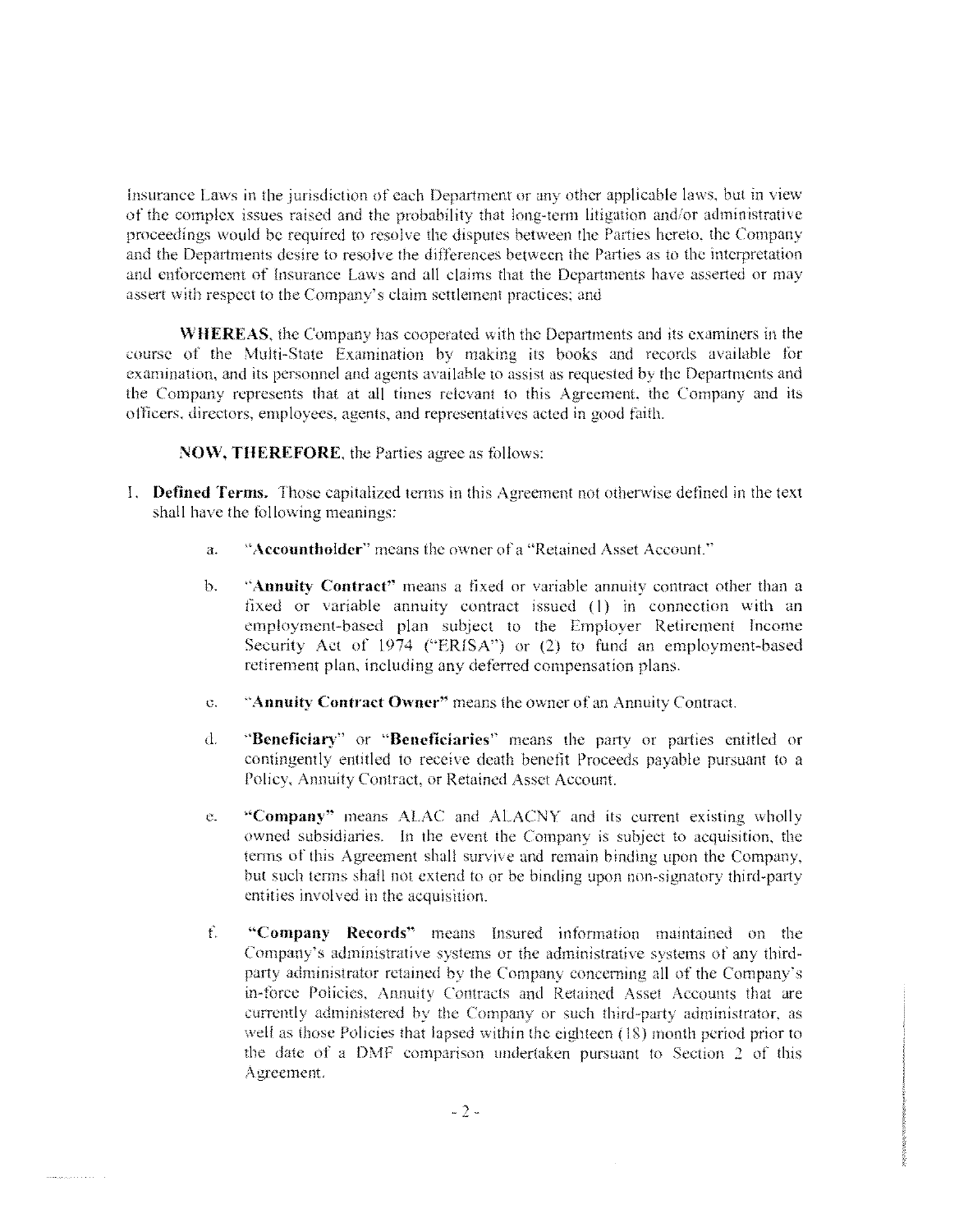- p:. ''Date of Death" means the date on which an Insured has died.
- h. "Date of Death Notice" means the date the Company first has notice of the Date of Death of an Insured. For purposes of this Agreement and suhicct to Schedule A, notice shall include, but not be limited to, information provided in the DMF or any other source or record maintained or located in Company Records.
- i. "DMF" means a version of the United States Social Security Administration's Death Master File or any other database or service. including those of a third party vendor with comparable services. that is at least as comprehensive as the United States Social Security Administration's Death Master File for determining that a person has reportedly died.
- j. "DMF Match" means a match of an Insured contained in the Company Records lo a unique biological individual listed in the DMF under the criteria provided in the attached Schedule A.
- k. "Effective Oatc" means the date this Agreement has been executed by the Company. each of the Lead States and the Departments of at least thirteen ( 13) Participating States.
- l. **"Exception"** means a fact situation described in subparagraphs i. iii. below which serves to exclude the Proceeds from payment to a beneficiary or escheatment to a state as a result of a DMF Match:
	- 1. for death benefits under a Policy. Annuity Contract and Retained Asset Account: (a) the individual identified in the Date of Death Notice as the Insured is either alive or not the Insured: (h) the Policy was not in force at the Date of Death; (c) there is no death benefit due and payable upon death due to, among other things: (i) the application of a contestability period provision, (ii) the existence of an exclusionary event. or (iii) pending litigation: (d) the beneficiary is a minor and unable to accept payment of the death benefit under the applicable Uniform Transfer to Minors Act; (e) the death benefit under an Annuity Contract is within the five (5) year deferral period under the Internal Revenue Code and the Beneficiary has indicated an intent to defer: (f) the death indicated was the first of two Insureds or Annuity Contract Owners to die under a second-to-die policy; (g) the dormancy period has not expired: (h) claims received under non-Recordkeeper group life insurance or annuity contracts (including group life insurance or annuity certificates issued where the Company lacks and/or is unable to obtain sufficient information necessary to determine that a life insurance or annuity benefit is due or is unable to determine the benefit amount without contacting a third party); (i) the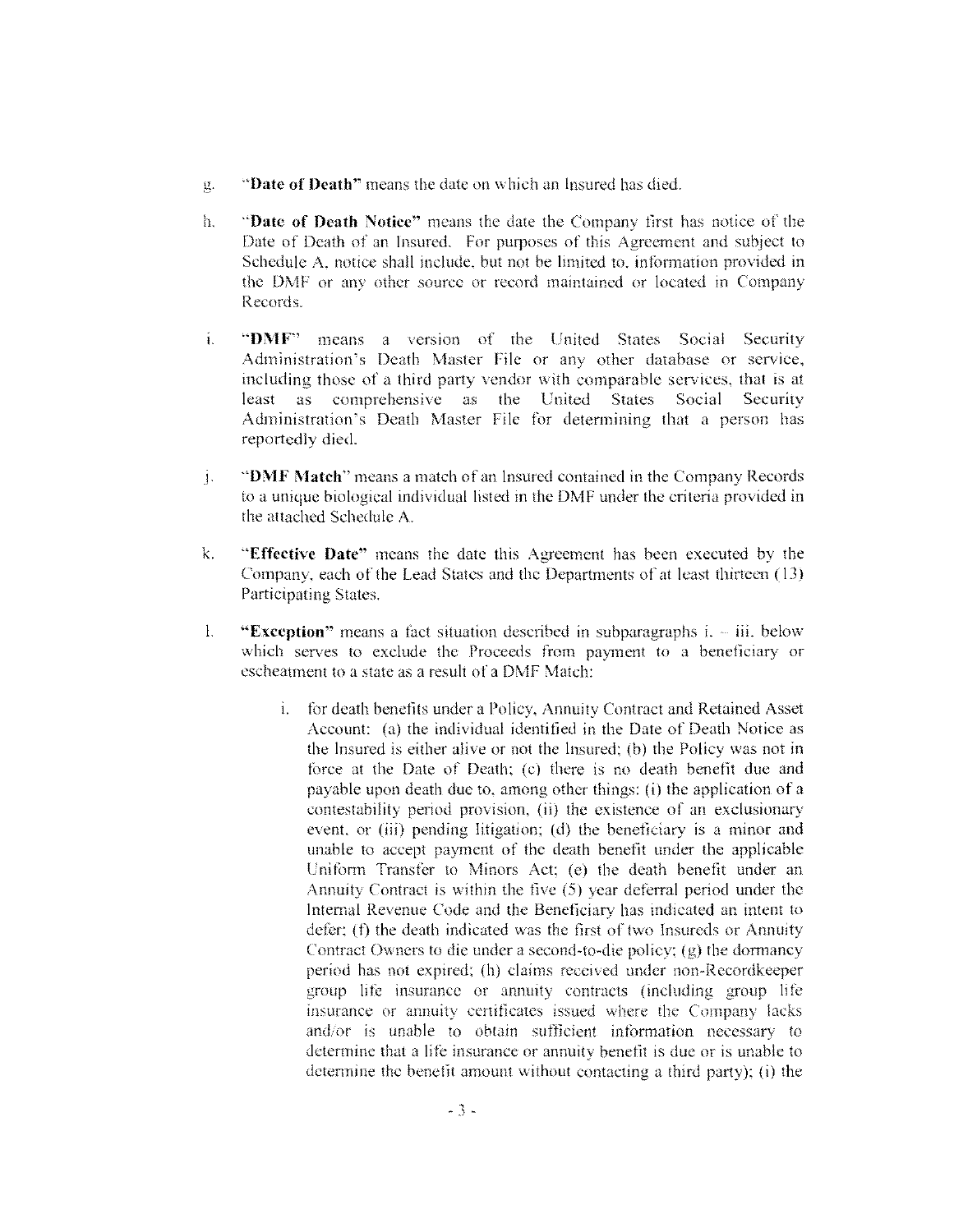full value of any benefits due and payable upon death has in fact been remitted to the Beneficiary or reported and remitted as Unclaimed Property to the affected jurisdiction(s): and/or (j) any death benefit payable where the claim request was dctennined not to be in good order and the Beneficiary and the Company are actively working to resolve the good order issues in order to settle the claim;

- ii. for Annuities that have reached or are approaching their Maturity Date: (a) there is no benefit due and payable on the Maturity Date; (b) documented contact has occurred with the Annuity Contract Owner within the dormancy period, including but not limited to: (i) a request by the Annuity Contract Owner to change the designation of a Beneficiary, Annuity Contract Owner or annuitant: (ii) a nonautomated request to reallocate the value of the Annuity Contract among variable investment options: or (iii) a non-automated request to renew or change a fixed interest guarantee period under the Annuity contract; (c) the Annuity Contract Owner has taken action which is inconsistent with a desire to annuitize; (d) the value of the Proceeds payable upon Maturity Date is the subject of pending litigation; (e) the terms of the Annuity Contract provide for a forced annuitization at the Maturity Date and the Annuity Contract has been annuitized or is in the process of being annuitized; and/or  $(f)$  the full value of any benefits due and payable upon the Maturity Date has in fact been remitted to the Annuity Contract Owner or Beneficiary or reported and remitted as Unclaimed Property to the affected jurisdiction(s):
- iii. for Retained Asset Accounts: (a) the Accountholder has taken affirmative action in respect to the Retained Asset Account that is inconsistent with abandonment (automatic financial or administrative transactions, including automated deposits or withdrawals prearranged by the account owner, and/or the non-receipt by the Company of returned mail shall not constitute "affirmative action" for this purpose, except to the extent where the affected jurisdiction specifically recognizes that such activity is sufficient to prevent property from being presumed abandoned): (b) the Retained Asset Account is the subject of pending litigation; and/or  $(c)$  the full value of the Retained Asset Account has in fact been remitted to the Beneficiary or reported and remitted as Unclaimed Property to the affected jurisdiction(s).
- 1111. "**Future Settlement Agreement**" means any agreement entered into by any other insurer and the Departments concerning the subject matter of this Agreement.
- n. **"Insurance Laws"** means the insurance laws. rules and regulations in effoct in each of the Department's jurisdictions and any official guidance issued by one or more of the Departments under such laws, rules and regulations.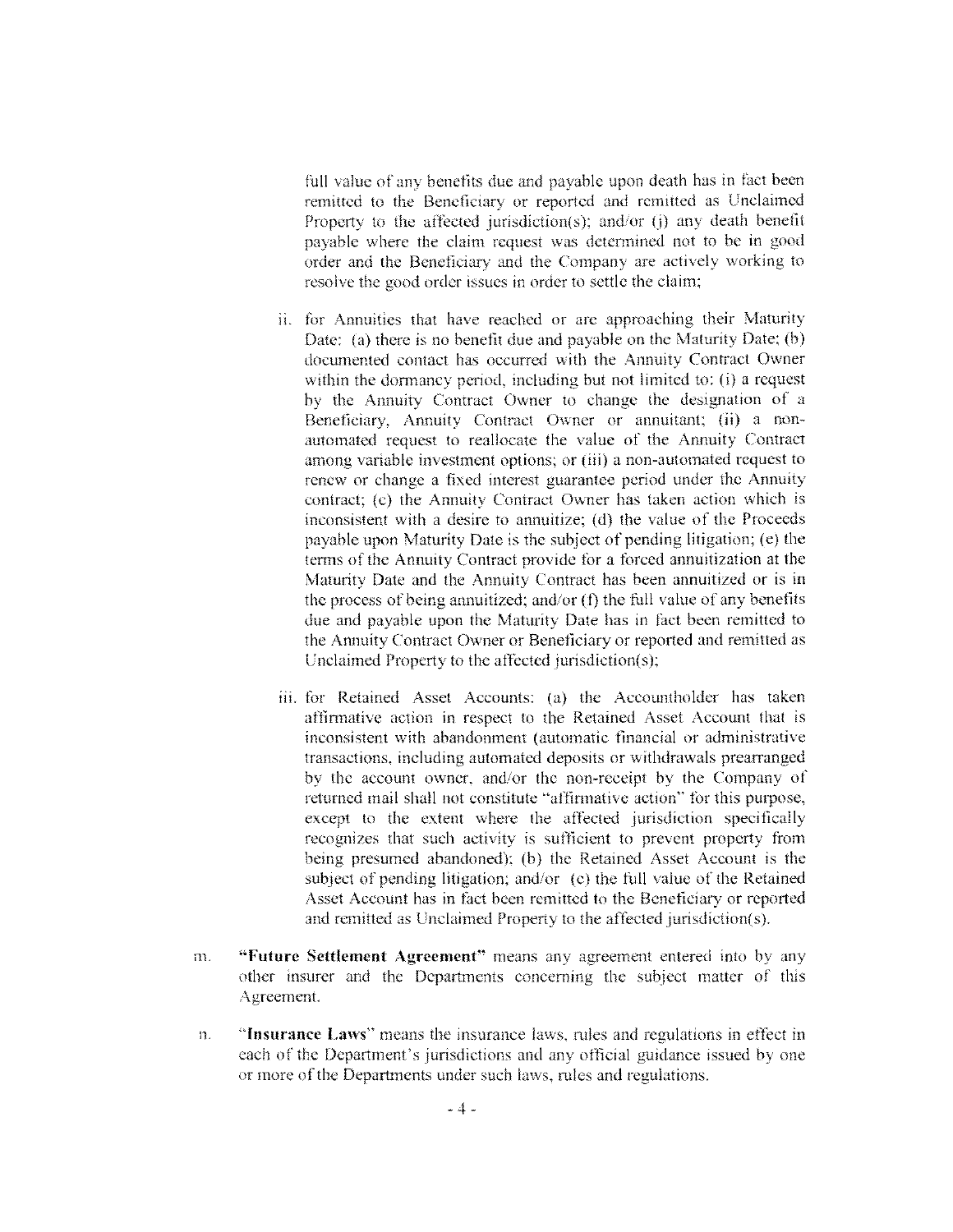- o. **"Insured"** means an individual identified in a Policy, Retained Asset Account or Annuity Contract whose death obligates the Company to pay "Proceeds."
- p. **''Maturity Date"** means the date in an Annuity Contract that annuity payments are scheduled to begin, unless the records of the Company indicate that the Maturity Date has been extended with documented contact with the Annnity Contract Owner. or the Annuity Contract Owner has taken action with respect to the Annuity Contract that is inconsistent with a desire to annuitizc. For purposes hereof, "action in respect to the Annuity Contract that is inconsistent with a desire to annuitize" shall mean a partial annuitization, a partial withdrawal of contract vaiue (including required minimum distributions or systematic withdrawals, unless such distributions or withdrawals remain uncashcd, and partial exchanges of the Annuity Contract for another annuity contract), termination or surrender of the Annuity Contract, payment of all Proceeds due, fund transfers, beneficiary changes, or payment of additional **annuity considerations.**
- q. **"Policy''** means any individual lite policy. endowment policy, or group lite insurance policy or certificate of life insurance for which the Company performs "Recordkeeping" services and provides a death benefit. The term "Policy" shall not include: (a) credit or mortgage life insurance policies or certificates issued thereunder: (b) other group life insurance policies or cenificates issued thereunder where the Company does not perform Recordkeeping functions; (c) any policy or certificate of life insurance that provides a death benefit under any Federal employee benefit program. including without limitation the Servicemembers Group Life Insurance and Veterans Group Life Insurance Programs; (d) any benefits payable under accidental death health coverages including but not limited to disability and long term care arising from the reported death of a person insured under such coverages.
- r. **"Proceeds"** means the money payable under a Policy. Annuity Contract or Retained Asset Account of the Company.
- s. **"Recordkceping"** means the infonnation contained in the Company's records necessary to process a claim, including without limitation, the Insured's full name, address, date of birth, telephone number, Social Security Number, coverage eligibility, premium payment status. benefit amount and Beneficiary's information, including without limitation, the Beneficiary's full name, address, date of birth, telephone number and Social Security Number.
- t. **"Retained Asset Account"** means any mechanism whereby the settlement of proceeds payable under a Policy or individual Annuity Contract, including, but not limited to. the payment of a death benefit or cash surrender value, is accomplished by the Company or an entity acting on behalf of the Company establishing an account with check or draft writing privileges, where those proceeds arc retained by the Company. pursuant to a supplementary contract not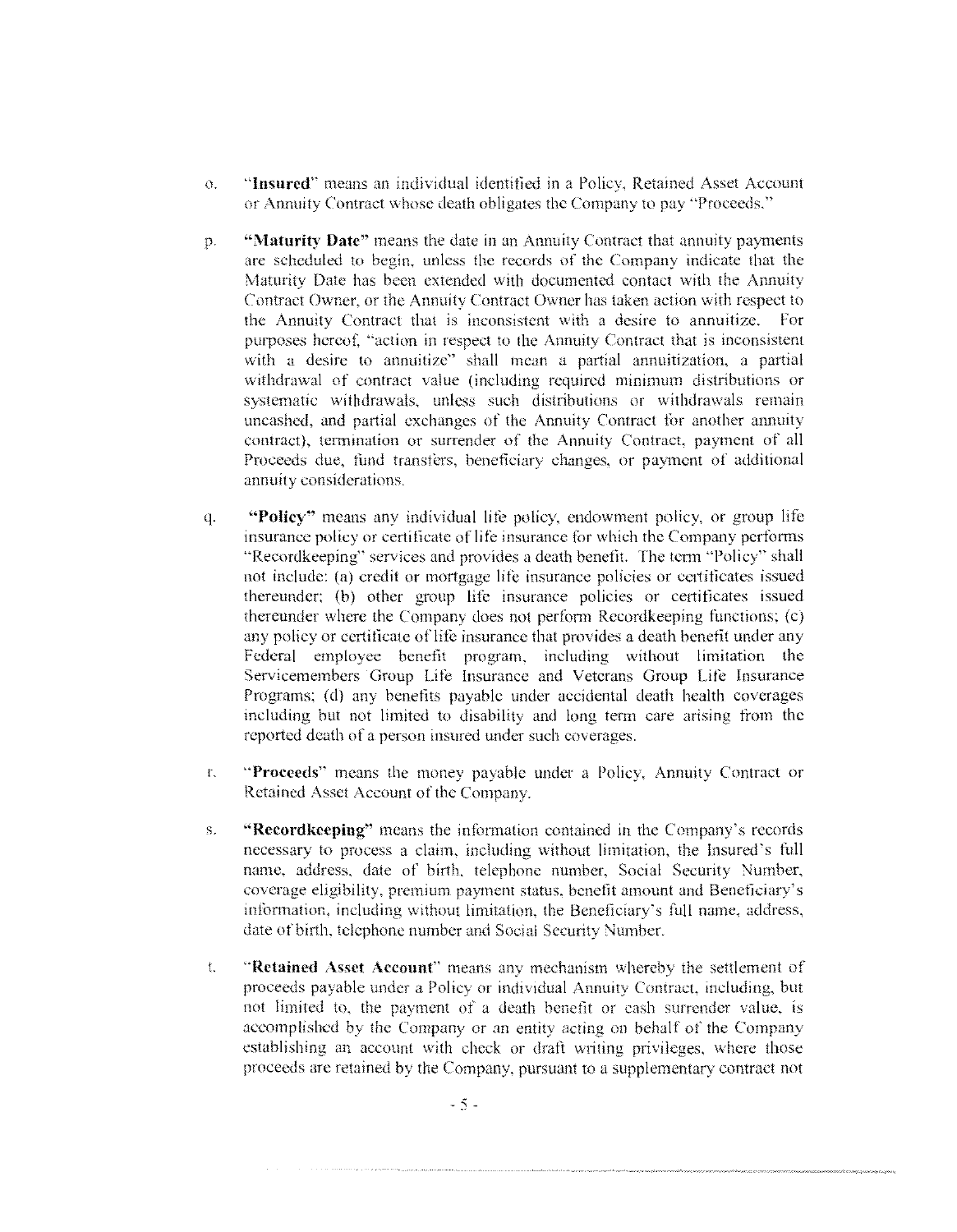**involving annuity bcnetits.** 

LL **"Thorough Search"** means the minimum Company efforts to identify. lueatc and contact I) the Beneficiaries of a Policy. Retained Asset Account. or Annuity Contract after receiving a Date of Death Notice that indicates that the Insured has been reported as dead: 2) the Annuity Contract Owner when the Company has received returned mail pursuant to Section 2.i.(ii): or 3) the Accoumholder when required pursuant to Section 2.k. The Company may utilize any methodology to locate a Beneficiary. Annuity Contract Owner or Accountholder that can be demonstrated by the Company to provide equivalent or better results than the Thorough Search.

A Thorough Search will he deemed completed the earlier of when (I) the Beneficiary, Annuity Contract Owner or Accountholder has been located; (2) the Company identifies an Exception whereby Proceeds are not due and payable to the Beneficiary; or (3) the following steps, at a minimum, have been performed:

- i. The Company shall undertake reasonable efforts to identify the Beneficiary, Annuity Contract Owner or Accountholder and determine a current address for the Beneficiary. Annuity Contract Owner or Accountholder based upon the Company Records, including, but not limited to. internal databases:
- ii. The Company shall make at least two  $(2)$  attempts to contact the Beneficiary, Annuity Contract Owner or Accountholder in writing at the address in (i) above; provided that. if such writing is returned as undeliverable. the Company will not be required to send any additional mailings to that address and will within thirty (30) days conduct research to locate a more updated or accurate address using online search or locator tools. such as Lexis Nexis. Accurint or other comparable databases:
- iii. If the Company obtains an updated address using online search or locator tools as described in (ii) above. the Company shall make at least two (2) attempts in writing to contact the Beneficiary, Annuity Contract Owner or Accountholder at that address;
- tv. In the event that no response is received to the writings sent pursuant to (ii) and (iii) above. or a writing sent pursuant to (ii) and (iii) ahovc is returned as undeliverable. the Companv shall attempt to comact the Beneficiary. Annuity Contract Owner or Accountholder at least two (2) times at the most current telephone number contained in the Company's Records if such a telephone number exists in the Company Records or obtained by the Company by an online search or locator tool: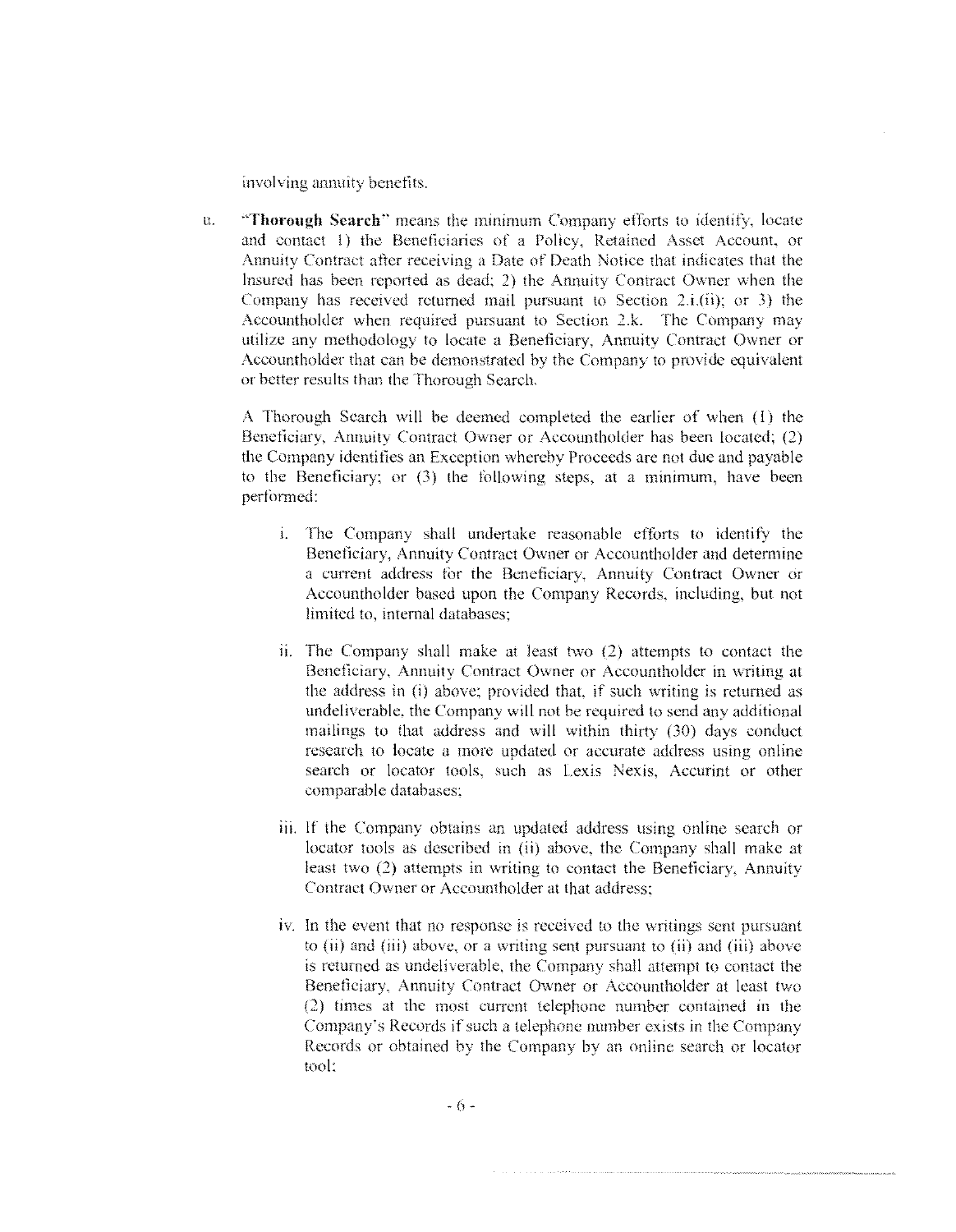- v. In the event that no response has been received to the attempted contacts described above, the Company shall attempt to contact the Beneficiary. Annuity Contract Owner or Accountholder at the most current available email address. if any;
- vi. In the event that no response has been received to the attempted contacts dcscnbed above. the Company shall engage a nationally recognized database service to update addresses in order to check for a more current address for the Beneficiary, Annuity Contract Owner or Accountholder and send a third and final letter at the address found by that database service by first class mail; and
- vii. The Company shall maintain documentation of all attempts described in (i)-(vi) to contact the Beneficiary, Annuity Contract Owner or **Accountholder**

If the value of a policy, contract. or account is *de rninimis* (defined as SIOO or less). the Company may satisfy its obligations to conduct a Thorough Search by making at least one (I) attempt to contact the Beneficiary or Beneficiaries by mail at the address indicated in the Company Records. or, if the Company Records do not identity a Beneficiary and address. may report and remit the funds to the affected jurisdiction(s) in accordance with the Unclaimed Property Laws.

Notwithstanding the forgoing. the Company's obligation to conduct a Thorough Search shall cease upon documented contact with a Beneficiary. In the event the Company fails to locate a Beneficiary, including through the efforts described above, the Company shall report and remit the policy proceeds in accordance with the applicable jurisdiction's Unclaimed Property Laws.

- v. "Unclaimed Property" means property subject to state Unclaimed Property Laws.
- w. "Unclaimed Property Audit Agreements" means (i) the Global Resolution Agreements between the Company. Verus Financial LLC. and Unclaimed Property regulators and (ii) the agreement between the Company and the Florida Department of Financial Services.
- x. "Unclaimed Property Laws" means the Laws. Rules and Regulations regulating unclaimed property in each of the Departments' jurisdictions.
- 2. Specific Business Practices and Reforms. The Company will hereby institute the following policies and procedures:
	- a. Within twelve (12) months from the Effective Date, the Company shall compare its Company Records against the complete DMF. and shall continue to make such comparison against the complete DMF at least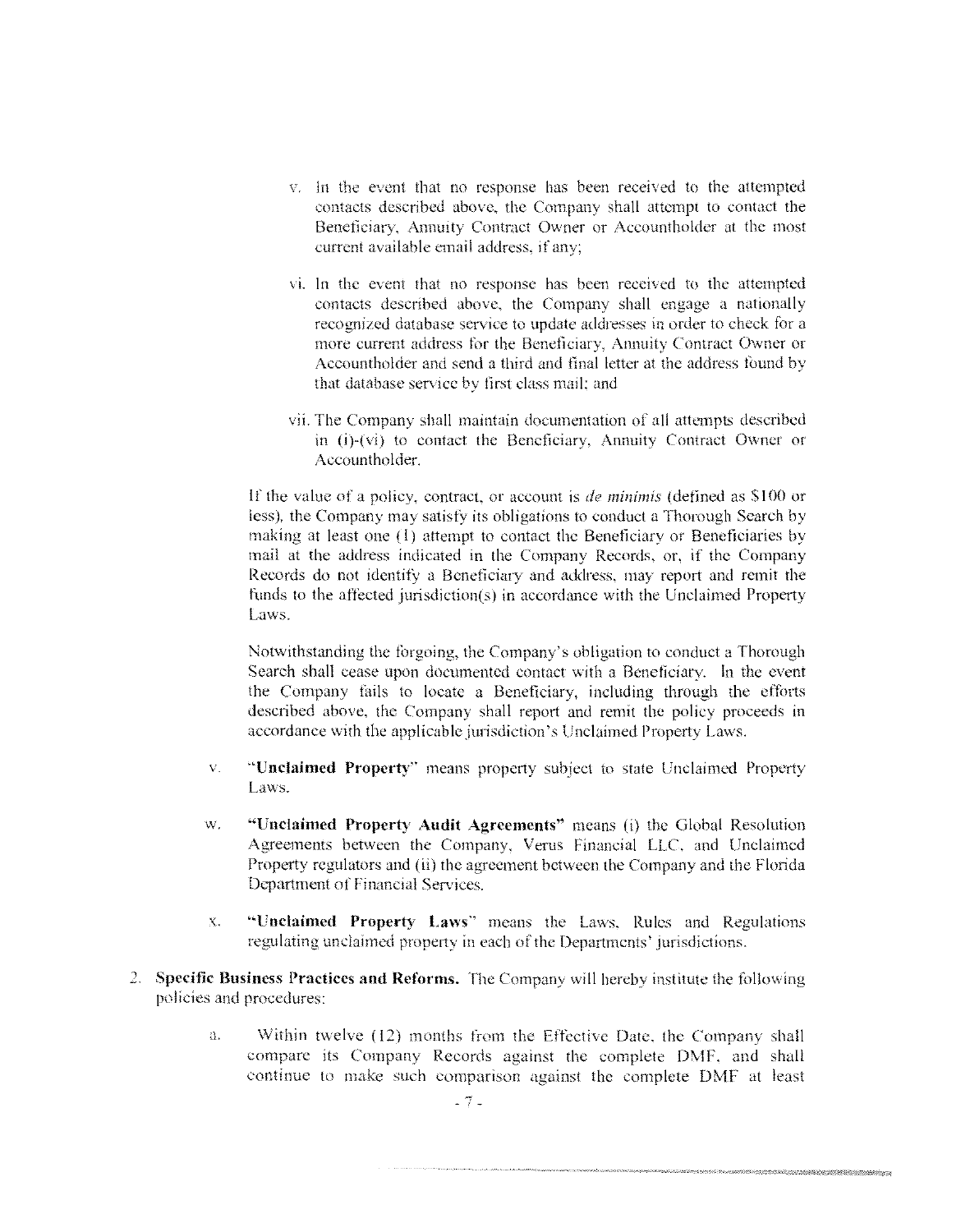annually, and against any updates to the DMF at least monthly. The Company shall have no responsibility for errors, omissions or delays in information contained in the DMF or any update files. The Company shall use the comparison criteria specified in Schedule A. During this twelve month transition period the Company will continue to implement its existing DMF process.

- b. Upon implementation of the DMF comparison outlined in Section 2.a. above, if the Company is not contacted by a Beneficiary within one hundred twenty ( 120) days from its receipt of the Date of Death Notice. the Company shall promptly commence a Thorough Search, which shall be completed within one ( l) year from the Date of Death Notice. At the conclusion of that one ( l) year period, if (i) the Beneficiary cannot be located by a Thorough Search and (ii) the Company is unable to establish an Exception. it shall report and remit the Proceeds as Unclaimed Property to the affected jurisdiction(s) in accordance with the applicable Unclaimed Property Laws following the expiration of three (3) or five (5) years, as applicable, from the Date of Death.
- c. For the sole purpose of this Agreement, the Company shall implement policies and procedures to establish that a DMF Match shall require the Company to initiate its death claims process and conduct a Thorough Search for Beneficiaries in accordance with Section 2(b) of this Agreement. Nothing herein is intended nor shall be deemed to detennine the requirements for establishing proof of death for any other purpose, or to confer any rights on any party other than the Company and the Departments.
- d. In the event that one of the Company's line of business conducts a search for matches of its Insureds against the DMF at intervals more frequent than those provided for in this Agreement and such DMF Match results in action being taken with respect to a Policy, Annuity Contract, or Retained Asset Account, then that line of business shall share the relevant Insured information among applicable lines of business.
- c. In the event that the Company locates the Beneficiary following a Thorough Search. the Company shall provide the appropriate claim forms or instructions. if required, to the Beneticiary to make a claim, including instructions as to the need to provide an official death ecrtiticate if consistent with applicable law and the Policy. Annuity Contract. or Retained Asset Account. The Company reserves the right to require satisfactory confirmation of death. including a death certificate. as due proof of death, before Proceeds are paid to a Beneficiary or a Beneficiary's legal representative if consistent with applicable law and the Policy, Annuity Contract, or Retained Asset Account. Nothing in this Agreement shall be construed to supersede the Company's right to maintain effective procedures and resources to deter and investigate fraudulent insurance acts as required by applicable law.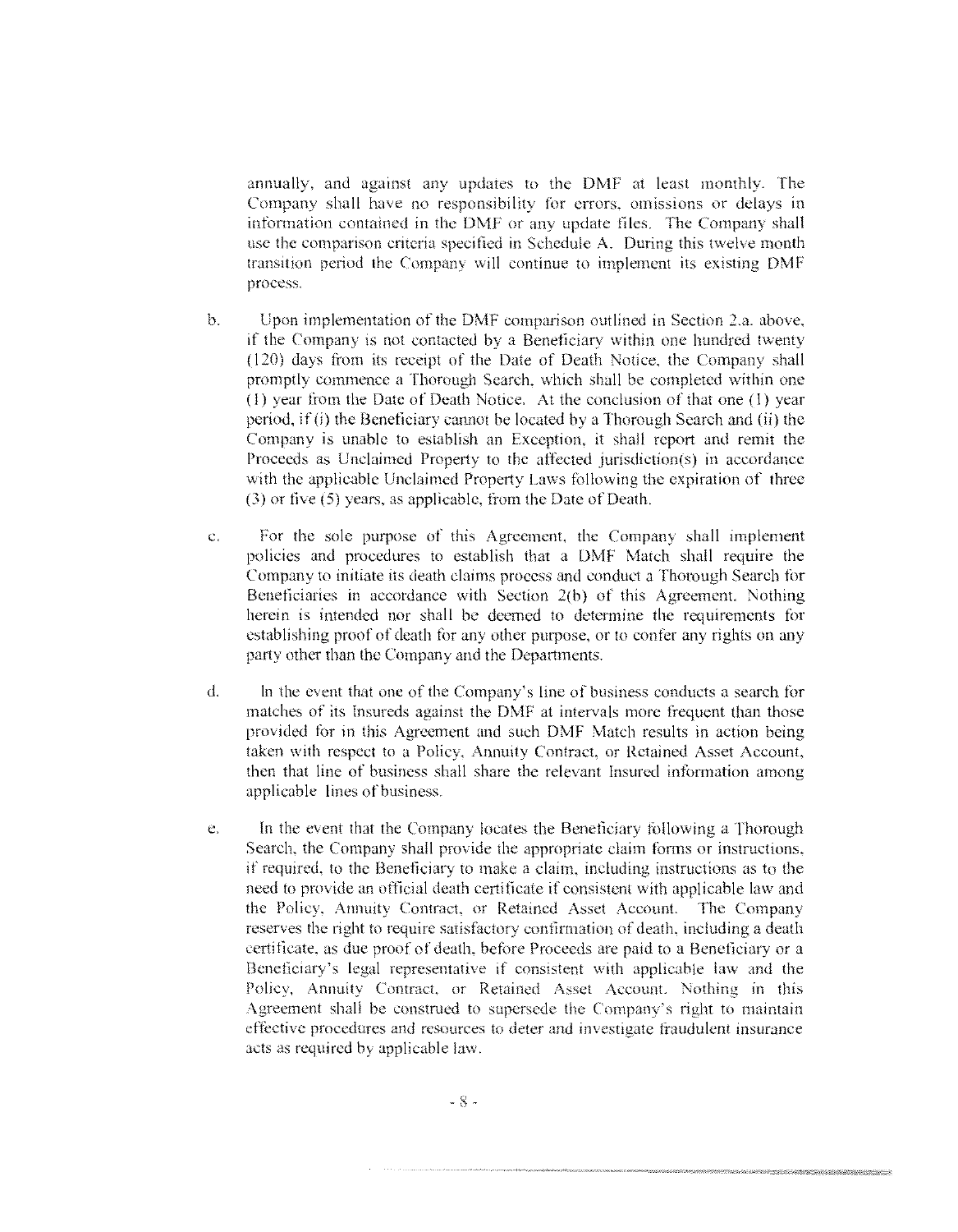- [ Within twelve ( 12) months from the Effective Date. the Company shall implement policies and procednres for conducting a Thorough Search. The obligation to conduct a Thorough Search under the terms of this Agreement shall not abrogate the right of the Company to complete any due diligence within the timeframe required by any applicable law. During this twelve month transition period, whereby existing policies and procedures will be modified to comply with the terms of this Agreement. the Company will continue its existing practice of initiating the death claim process and attempting to locate Beneficiaries upon receipt of a Date of Death Notice.
- g. To the extent permitted under applicable law. the Company may disclose the minimum necessary personal information about an Insured or Beneficiary to a person whom the Company reasonably believes may be able to assist the Company locate the Insured or Beneficiary or a person otherwise entitled to payment of the claims Proceeds, provided however, the Company shall not implement policies or practices that will or may diminish the rights of. or amounts of Proceeds due to, Beneficiaries under its Policies, Annuity Contracts. or Retained Asset Accounts.
- h. The Company shall conduct a Thorough Search for group life insurance policies, including group life insurance certificates issued thereunder, where a group lite insurance claim is received for which the Company. from information in its administrative systems and/or the group policy claim form, is able to detenninc that a benefit is due and is able to determine the benefit amount, but the beneficiary cannot be identified and/or located.
- 1. Within twelve (12) months after the Effoctivc Date of this Agreement the Company shall establish policies and procedures to ensure that:
	- $1.$  commencing no later than forty-five (45) days prior to the Maturity Date of an Annuity Contract for which the Company is unable to establish an Exception. at least two (2) letters are sent to an Annuity Contract Owner notifying the owner of the upcoming Maturity Date. stating that the Contract will be annuitized following the Maturity Date if no response is received, and identifying the options available to the Beneficiary (e.g., annuitization, extension of the Maturity Date, surrender of the Contract). Letters are not required if the Company has established an Exception;
	- ii. the Company shall commence a Thorough Search for the Annuity Contract Owner if the letters described in subparagraph (i) hereof arc returned as undeliverable:
	- iii. an affirmative request by an Annuity Contract Owner or authorized representative shall be required by the Company before a Maturity Date is cxtemlcd. and such request will be recorded in the Company's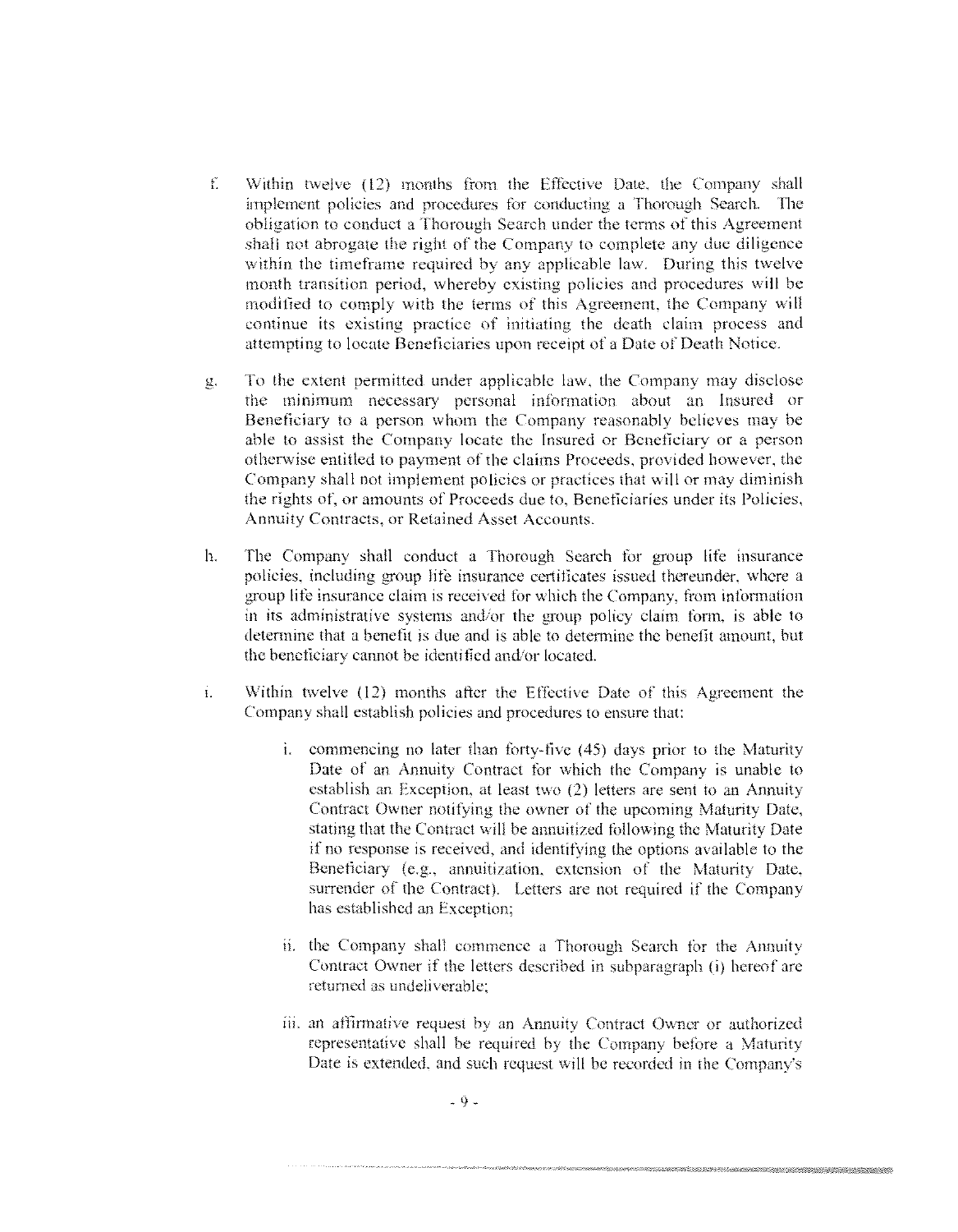books and records:

- 1v. the Annuity Contract is annuitizcd as soon as practicable, but in no event more than sixty (60) days following the Maturity Date, if the Company has a valid address for the Annuity Contract Owner and no response is received to the letters described in subparagraph (i) hereof:
- v. if a Thorough Search for the Annuity Contract Owner is unsuccessful, or if annuity payments for an Annuity Contract that has been annuitized under paragraph (iv) above are not deposited within one  $(1)$ year, the Proceeds shall be reported and remitted as Unclaimed Property to the affected jurisdiction(s) in accordance with the applicable Unclaimed Property Laws, if the Company is unable to establish an Exception. The Company shall report and remit the Proceeds to the affected jurisdiction(s) following the expiration of three  $(3)$  or five  $(5)$  years, as applicable, from the Maturity Date or date of annuitization payment;
- vi. The provisions described in paragraphs (i)  $-$  (v) above do not apply to Annuity Contracts held within ERISA or other tax-qualified plans, Individual Retirement Annuities. or Annuity Contracts held in Individual Retirement Accounts.
- $j$ . Within twelve  $(12)$  months after the Effective Date of this Agreement, the Company shall establish policies and procedures to ensure that all Retained Asset Accounts are monitored for inactivity and that each Accountholder is notified that the failure to make a withdrawal from the Retained Asset Account or to respond to communications from the Company may cause the Retained Asset Account to be declared dormant and subject to escheat based on the last documented contact with the Accountholdcr or the Accountholder's authorized representative. The value of the Retained Asset Account(s) shall be the value of the account as of the date the property is paid to the Accountholdcr or reported and remitted to the affected jurisdiction(s).
- k. Upon implementation of the policies and procedures outlined in Section 2.j., a Thorough Search for a Beneficiary of a Retained Asset Account or an Accountholder, as appropriate, shall commence following the earlier of three (3) or five (5) years, as applicable. after: (i) the date that the Accountholder last initiated a financial or administrative transaction or (ii) the last Accountholderauthenticated response to the Company that is documented on the Company's hooks and records. In the event that the Companv is unable to locate a Beneficiary or Accountholder and is unable to establish an Exception within one ( l) year atlcr the commencement of the Thorough Search. it shall report and remit the Proceeds of the Retained Asset Account as Unclaimed Property to the affected jurisdiction(s) within three  $(3)$  or five  $(5)$  years, as applicable, after: (i) the date that the Accountholder last initiated a financial or administrative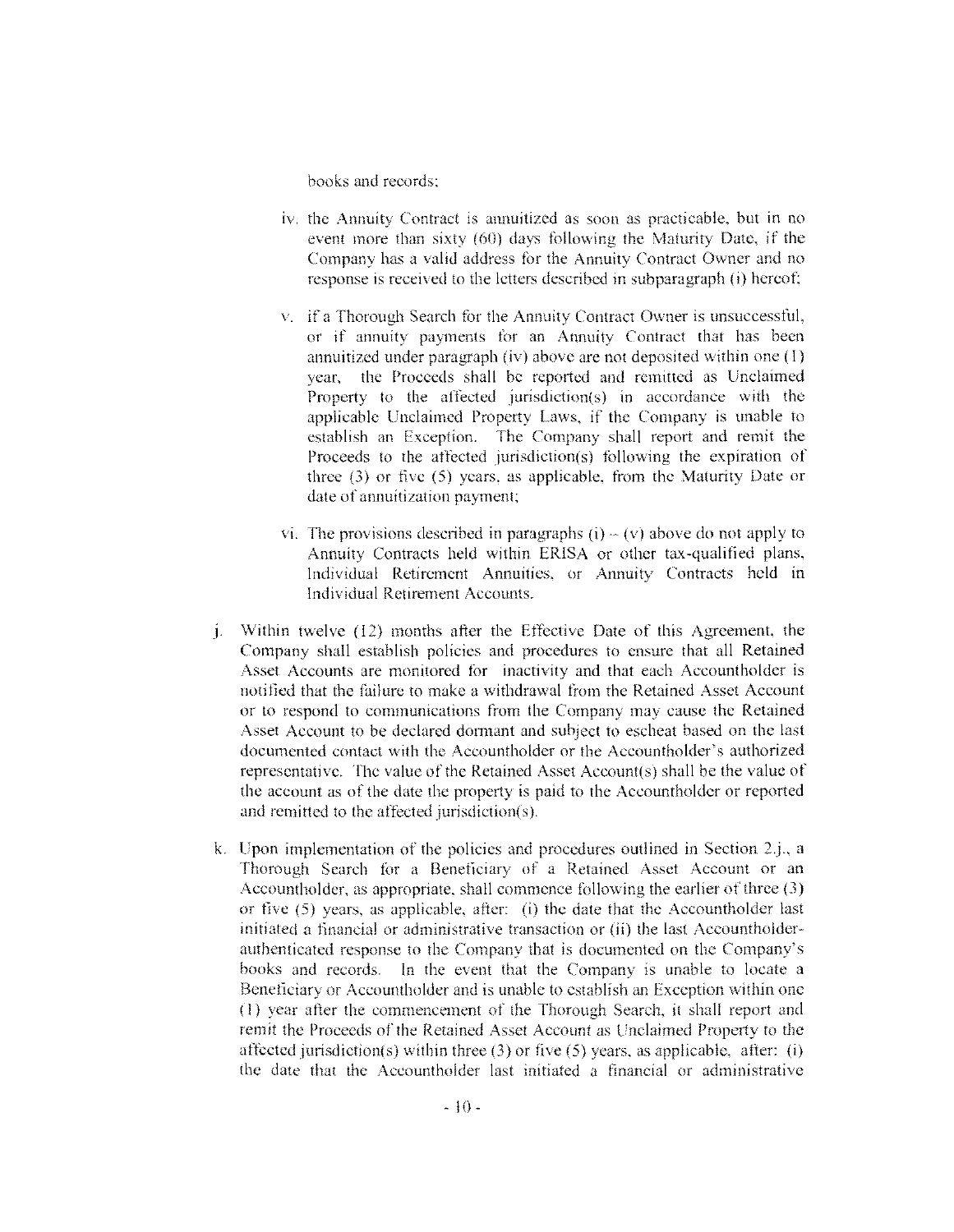transaction or (ii) the last Accountholder-authcnticated response to the Company that is documented on the Company's books and records-

- L Within twelve ( 12) months alter the Effective Date of this Agreement. the Company shall establish policies and procedures to ensure that prior to the delivery of a Policy or Annuity Contract or establishment of a Retained Asset Account. and upon any change of a Beneficiary, the Company shall request information to facilitate the (i) payment of all Proceeds to Beneficiaries upon the death of the Insured and (ii) perfection of a claim. including. at a minimum, the name. address, date of birth. social security number. and telephone number of every Insured and Beneficiary of such Policy, Annuity Contract or Retained Asset Account, as applicable.
- 3. **Regulatory Oversight.** Each of the Departments shall maintain independent regulatory oversight over the Company's compliance with the terms of this Agreement and in furtherance thereof, the Company agrees to the following:
	- a. For a period of thirty-six (36) months following the Etfoctive Date. the Company shall provide to the Lead States quarterly reports on the implementation and execution of the requirements of this Agreement. Each report shall be delivered to each of the Lead States within forty-five (45) days following the end of the applicable reporting period. Copies of these reports will also be made available to a Department's designated examiner, upon reasonable request, to allow it to assist the Departments in monitoring compliance with the requirements of this Agreement.
	- b. Thirty-nine (39) months following the Effective Date the Lead States shall conduct a Multi-State Examination of Company's compliance with the requirements of this Agreement. The Lead States shall provide a report summarizing the results of that examination to Company and Departments. The examination shall he performed with the cost of the examination to be borne hy Company in accordance with the Lead States' respective laws.
	- c. The Company may petition a Department to terminate or modify this Agreement in that jurisdiction. Such petition may include. but not be limited to the following grounds: (i) the Agreement's terms, in whole or in part. are inconsistent with the statutes. rules. or regulations then in effect in that jurisdiction; (ii) that a Future Settlement Agreement with a company possessing substantial market share *is* more favorable than this Agreement; or (iii) by three (3) years from the Effective Date of this Agreement, Euture Settlement Agreements have not been entered into with companies possessing substantial market share. A Department shall not unreasonably withhold its consent to the relief requested by the Company in its petition. Once made by the Company. the Multi-State Examination Payment, as allocated to each Department. is final and non-recoverable under any circumstances including termination of this **/\.gree1nent**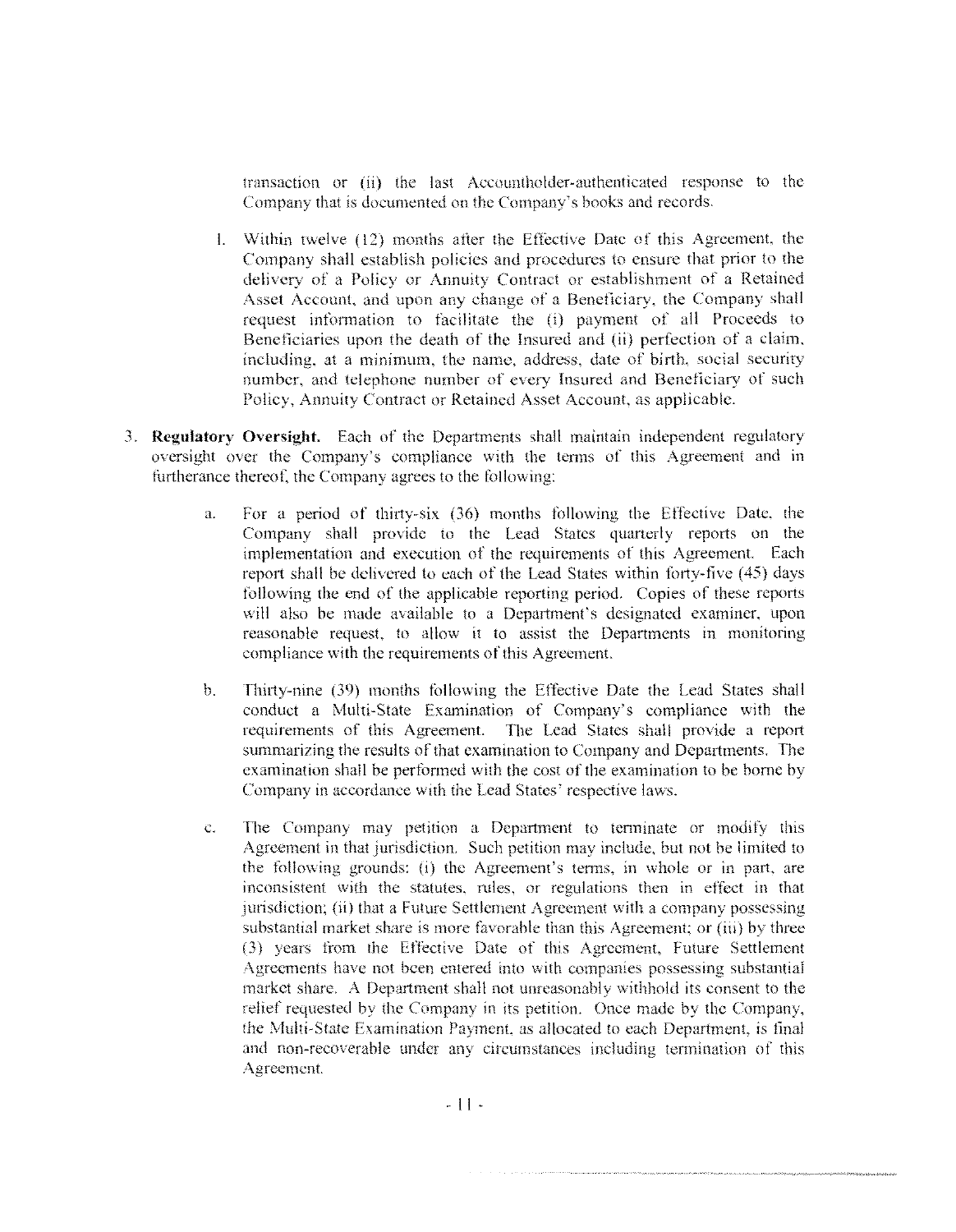- d. In addition to the payments set forth in Section 5, the reasonable costs and expenses of the Departments related to the monitoring of the Company's compliance with the Agreement, including the costs and expenses of conducting any reviews or examinations permitted by the Agreement, as well as participating in any meetings, presentations or discussions with the Company, shall he borne by the Company as costs of the Multi-State Examination,
- e, If the jurisdiction of any Department adopts any Insurance Law addressing insurance companies' use of the DMF (or its equivalent) in connection with insurance companies' procedures concerning the payment of Proceeds to Beneficiaries, then the Company's compliance with the terms of such Insurance Law of that jurisdiction after the Effective Date of this Agreement shall be deemed to comply with those terms of this Agreement  $(i)$  which relate solely to the use of the DMF: and (ii) for the purposes of compliance herewirh for that jurisdiction alone.
- f The monitoring of the Company for compliance with the terms of this Agreement constitutes an ongoing examination by each of the Departments in accordance with the laws of its jurisdiction, Consistent with applicable law, each Department shall accord confidential treatment to the work papers, recorded information. documents, copies of work papers, and documents produced by, obtained by or disclosed by Company, and to the information contained therein.
- g. No later than five (5) years following rhe Effective Date, the Lead States will complete the Multi-State Examination with a tinal review concerning the Company's compliance with the Agreement. If that review confirms that the Company has fulfilled its obligations under the Agreement, the Multi-State Examination will be closed. The Agreement will terminate eight (8) years following the Effective Date (the "Termination Date"), contingent upon closure of the Multi-State Examination and the Company's submission of its prospective policies and procedures for DMF matching and Beneficiary outreach to be used thereafter. This submission shall be made to the Lead States six (6) calendar months prior to the Termination Date.
- 4, Company Covenants, The Company covenants and agrees with each of the Departments as follows:
	- a. Proceeds under a Policy shall be determined in accordance with the Policy terms.
	- h. Proceeds under Annuity Contracts shall be determined in accordance with the contract terms,
	- c. The value of a Retained Asset Account shall he the value of the account as of the date the Proceeds are removed from the Retained Asset Account to be

TA MARINA SERANG PADA ANG KABUPATEN ANG KABUPATEN ANG KABUPATEN ANG KABUPATEN ANG KABUPATEN ANG KABUPATEN ANG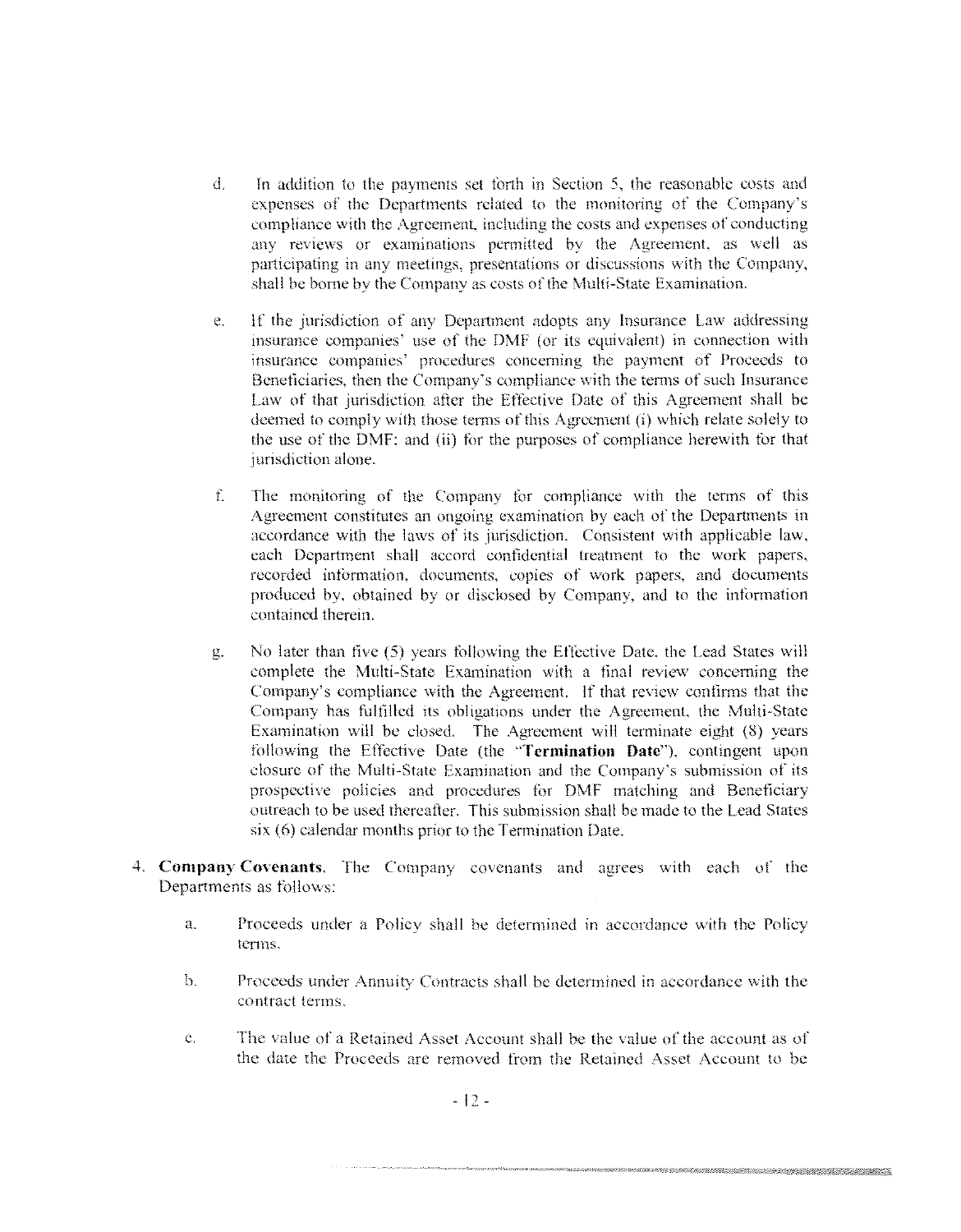paid to the Bencficiarv.

- d. The Company. its agents or contracted third-parties. shall not charge Beneficiaries for any fees or costs associated with a search or verification conducted pursuant to this Agreement.
- e The Company shall comply with the Unclaimed Property Audit Agreement.
- 5. **Multi-State Examination Payment.** Without admitting any liahility whatsoever. the Company agtees to pay the Departments the sum of \$4,000,000 (the ''Paymenf') for the examination, compliance and monitoring costs incurred by the Departments associated with the Multi-State Examination. The Lead States shall be responsible for allocating the The Lead States shall be responsible for allocating the Payment among the Departments. The Company agrees to remit the Payment within ten (IO) days after the later of the Effective Date or the receipt of the allocation from the Lead States. Upon the receipt of the Payment, as allocated by each of the Depmtments, the Company's financial obligations incurred by the Departments arising out of the Multi-State Examination will be fully satisfied, except as set forth in Paragraph 3d. The Payment shall be in addition to the Company's obligation to reimburse the Lead States for reasonable third-party expenses, including expenses for consultants. incurred in connection with the Lead States' role in the Multi-State Examination.

### 6. **Miscellaneous.**

- a. This Agreement is an agtecment solely between the named Parties as defined above, and no other person or entity shall be deemed to obtain or possess any enforceable rights against the Company as a third party beneficiary or otherwise as a result of this Agreement. The Parties agree that this Agreement is not intended to and shall not confer any rights upon any other person or entity and shall not be used for any other purpose. Nothing in this Agreement shall be construed to provide for a private right of action to any person or entity not a Party to this Agreement. Nor shall the Agreement be deemed to create any intended or incidental third party beneficiaries, and the matters herein shall remain within the sole and exclusive jurisdiction of the Departments.
- b. This Agreement does not impair, restrict, suspend, or disqualify the Company from engaging in any lawful business in any jurisdiction, based upon, or arising out of, the Multi-State Examination regarding any alleged act or omission of the Company; provided that all matters set forth in this Agreement shall remain with the sole and exclusive jurisdiction of the Departments.
- **c.** This Agreement contains the entire agreement between the Parties regarding the Company's claims settlement practices, procedures, and poiicy administration relating to the matching of Insureds against the DMF or any similar database and that there are no other understandings or agreements, verbal or otherwise, between the Parties. except as set forth herein or within a written agreement  $e^x$  **executed** contemporaneously hereto. In entering into this Agreement, no Party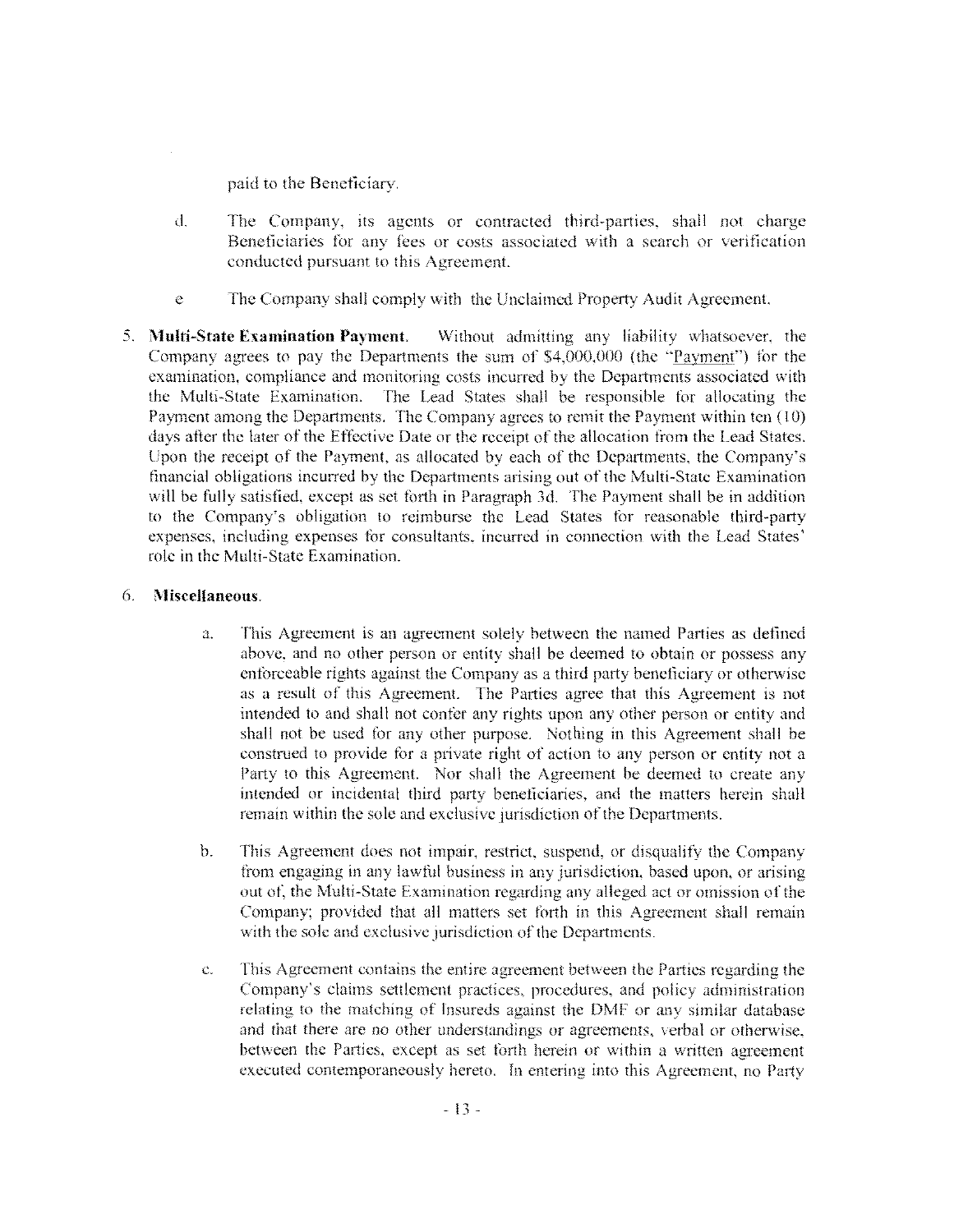has relied on a representation not set forth herein or within a written agreement executed contemporaneously hereto.

- d. Neither this Agreement, nor any of the communications or negotiations leading up to this Agreement, nor any actions taken or documents executed in connection with this Agreement, is now or may be deemed in the future to be an admission or evidence of any liability or wrongdoing hy the Company or any of its current or forrner affiliates. subsidiaries, otticcrs, directors, employees, agents or representatives with respect to the subject matter of the Multi-State Examination.
- e. Subject to the Company's performance of and compliance with the tenns and conditions in this Agreement and Schedules each Department hereby releases the Company from any and all claims, demands, interest, penalties, actions or causes of action that each Department may have by reason of any matter, cause or thing whatsoever. regarding or relating to the subject matter of the Multi-Statc Examination; provided. however, that nothing herein shall preclude the Lead States from conducting subsequent Multi-State Examinations to assess the Company's compliance with this Agreement.
- $\mathbf{f}$ . In the event that any portion of this Agreement is enjoined or held invalid under the laws of a Department's jurisdiction, such enjoined or invalid portion shall be deemed to be severed only for the duration of the injunction. if applicahlc, and only with respect to that Department and its jurisdiction, and all remaining provisions of this Agreement shall be given full force and effect and shall not in any way be affected thereby.
- g. Nothing in this Agreement shall be constnred as an admission of any party's position as to the preemptive effect of the Employee Retirement fncome Security Act of 1974. as periodically amended, or the law of the jurisdiction as applied to employment based plans.
- h. This Agreement shall not be construed to allow or require the Company to implement policies or practices that will or may diminish the rights or the Proceeds due to Beneficiaries under the tenns of its Policies. Annuity Contracts, or Retained Asset Accounts.
- i. To the extent that any laws, rules, or regulations are adopted by any Department. or a regulatory agency of a Department that contlict with any of the terms and conditions of this Agreement, then the application of those affected terms and conditions shall be superseded by such laws, rules or regulations as it applies to that Department, provided that all other unaffected terms and conditions of the Agreement shall remain in full force and effect.
- **j.** Nothing in this Agreement shall abrogate the obligation of the Company under the Unclaimed Property Audit Agreement.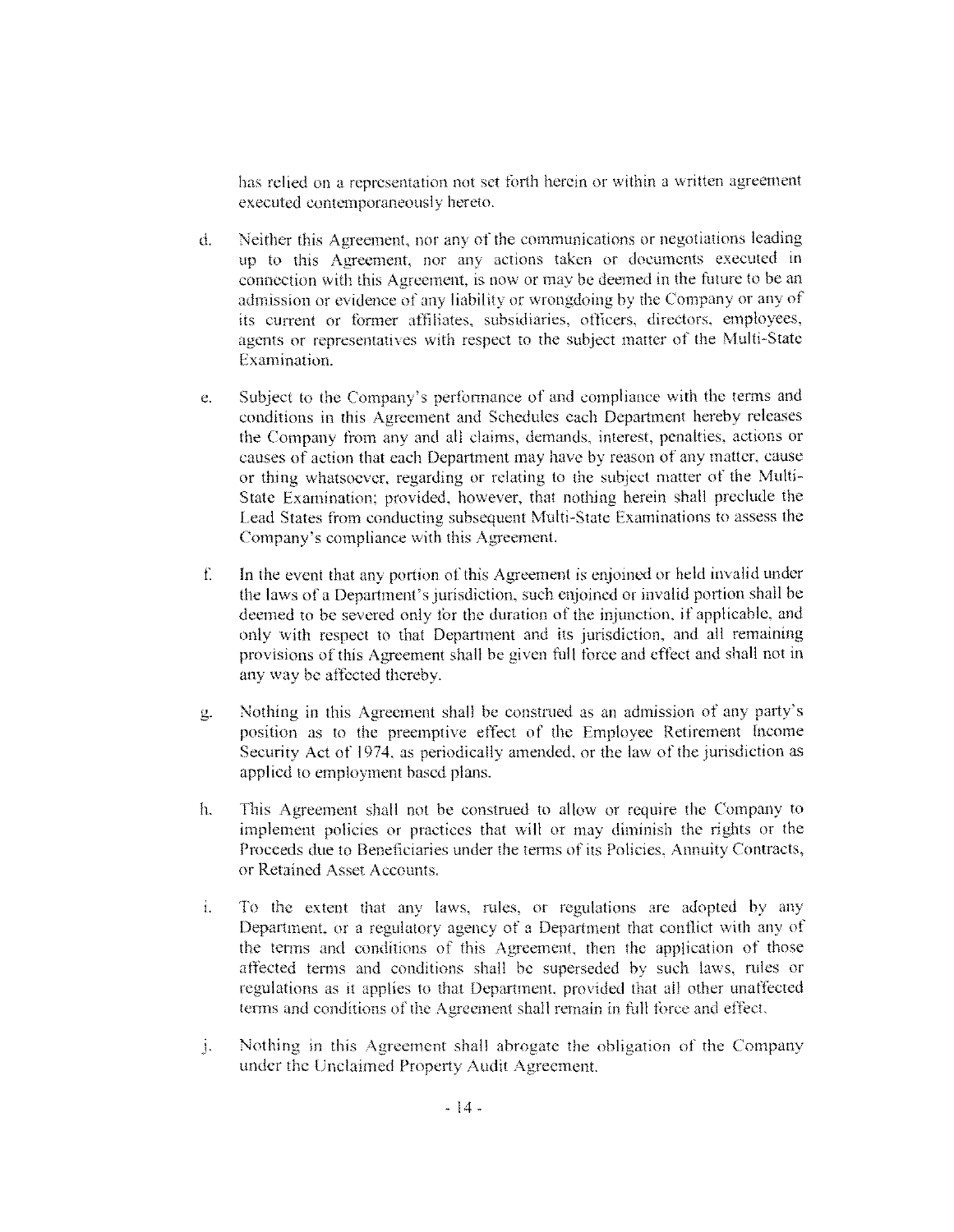- k. The Parties represent and warrant that the person executing this Agreement on behalf of each Party has the legal authority to bind the Party to the terms of this Agreement.
- I. This Agreement may be executed in counterparts. A true and correct copy of the Agreement shall be enforceable the same as an original.
- 7. Enforcement. The failure to comply with any provision of this Agreement shall constitute a breach of the Agreement, a violation of an Order of the Departments and a violation of Company's Agreement with the Departments, and shall subject Company to such administrative and enforcement actions and penalties as each Department deems appropriate, consistent with each Department's respective laws.

IN WITNESS WHEREOF THE PARTIES HAVE EXECUTED THIS AGREEMENT AS OF THE DATE SET FORTH AFTER EACH OF THEIR NAMES.

### [SIGNATURE PAGES IMMEDIATELY FOLLOW]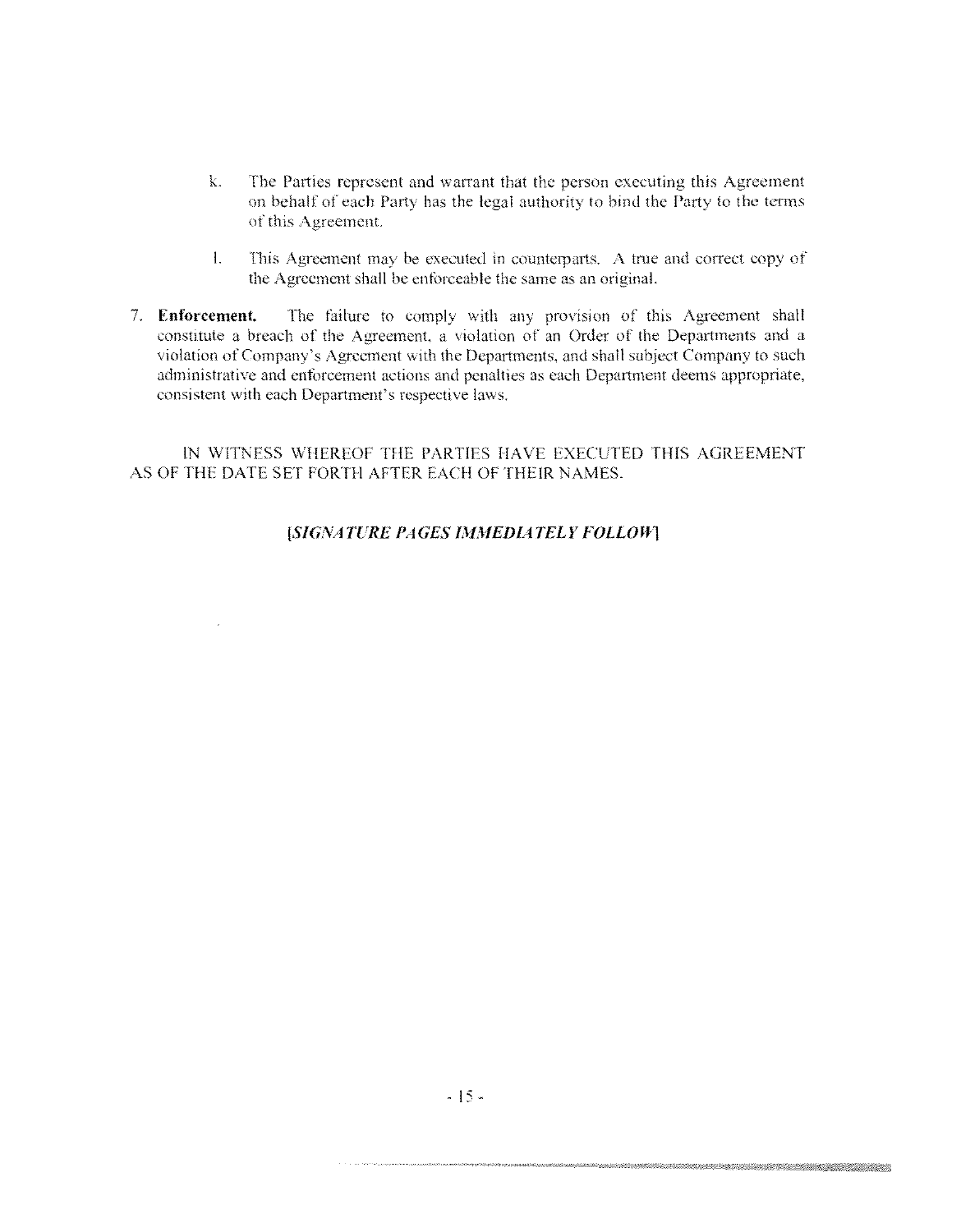### **COMPANY SIGNATURE PAGE**

AVIVA LIFE & ANNUITY COMPANY  $80<$ 

Richard C. Cohan, Jr. EVP - General Counsel & Corp. Secretary

Dated:  $9-36-13$ and the company of the company of the company of the company of the company of the company of the company of the company of the company of the company of the company of the company of the company of the company of the comp

AVIVALIBE & ANNUTTY COMPANY OF NEW YORK

 $\sqrt{2}$ Richard C. Cohan, Jr. EVP - General Counsel & Corp. Secretary

Dated:  $\frac{9 - 30 - 13}{9 - 30 - 13}$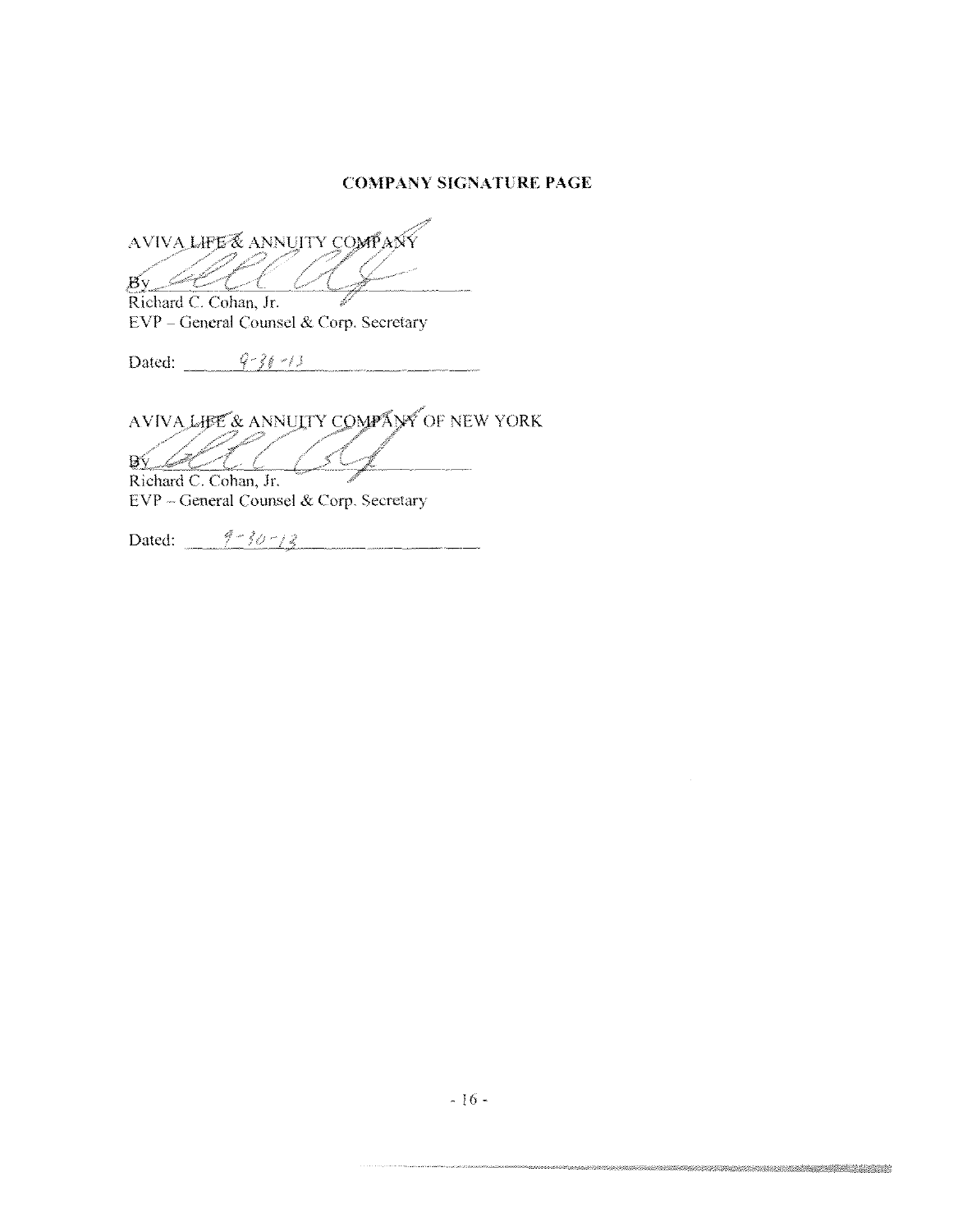| <b>Lead States Signature Page</b>                                                                                                                        |                                                                                              |  |
|----------------------------------------------------------------------------------------------------------------------------------------------------------|----------------------------------------------------------------------------------------------|--|
| FLORIDA OFFICE OF INSURANCE REGULATION NORTH DAKOTA INSURANCE DEPARTMENT<br>BY:<br>KEVIN M. MCCARTY, COMMISSIONER<br>$\frac{10}{9}$ /9/13<br><b>DATE</b> | $\frac{\text{BY:}}{\text{ADAM HAMM}, \text{COMMISSIONER}}$<br>$\texttt{DATE}\_\_\_\_\_\_\_\$ |  |
| CALIFORNIA DEPARTMENT OF INSURANCE                                                                                                                       | PENNSYLVANIA INSURANCE DEPARTMENT                                                            |  |
| $\frac{BY}{DAVE}$ JONES, COMMISSIONER<br>DATE                                                                                                            | BY: MICHAEL F. CONDSEDINE, COMMISSIONER<br>DATE                                              |  |
| <b>ILLINOIS DEPARTMENT OF INSURANCE</b>                                                                                                                  | NEW HAMPSHIRE INSURANCE DEPARTMENT                                                           |  |
| BY:<br>ANDREW BORON, DIRECTOR<br>DATE                                                                                                                    | BY:<br>ROGER A. SEVIGNY, COMMISSIONER<br>DATE                                                |  |
| <b>IOWA INSURANCE DIVISION</b><br>BY:                                                                                                                    |                                                                                              |  |

NICK GERHART, COMMISSIONER DATE \_\_\_\_ \_

 $\sim$ 

<u> Kabupatén Pang Tiga Barat, Propinsi Propinsi </u>

 $\sim$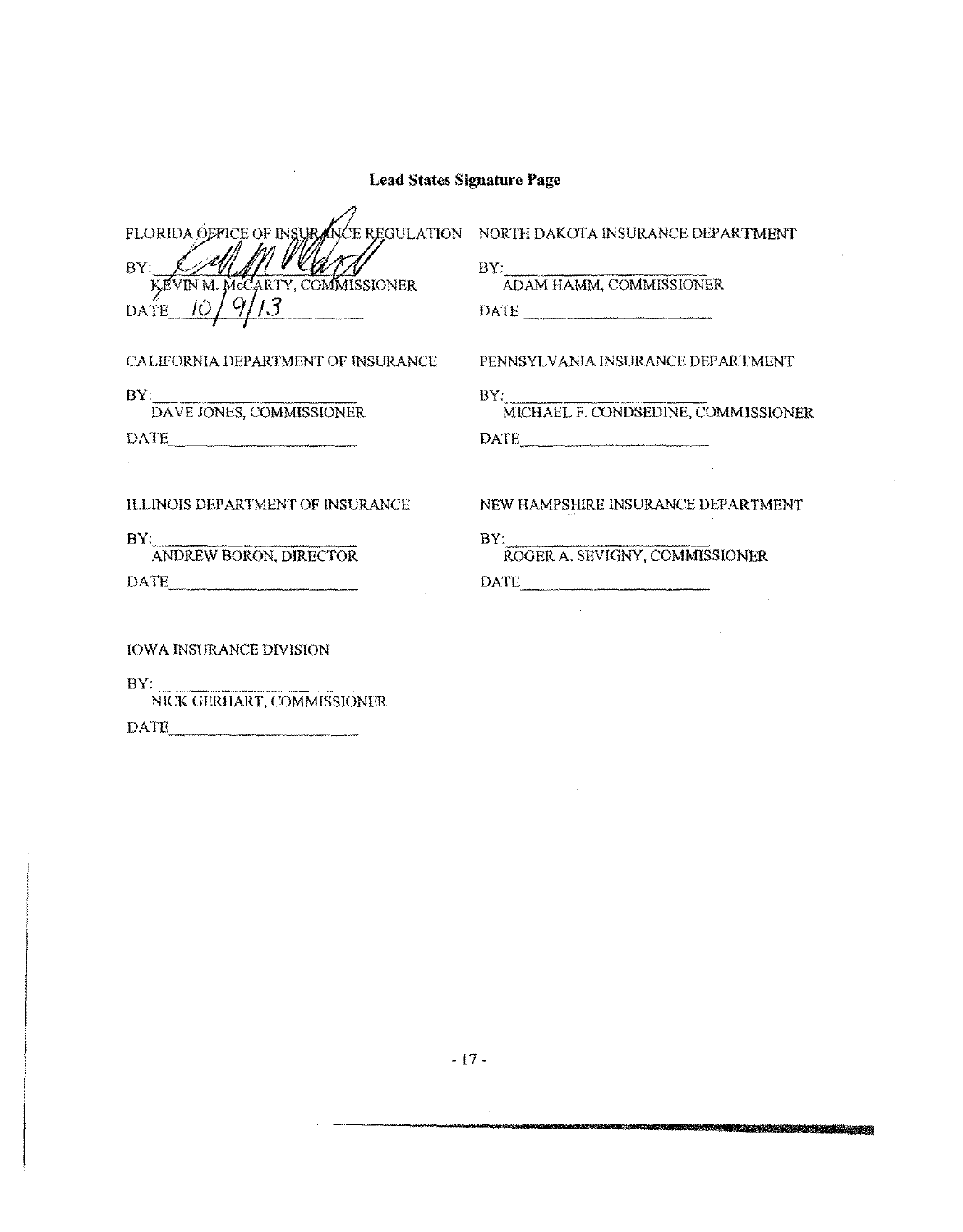| FLORIDA OFFICE OF INSURANCE REGULATION NORTH DAKOTA INSURANCE DEPARTMENT                                                                                                                                                                                                                                                                                                                                                                                                                                                                       |                                                                                                                                                                                                                                                                                                                                                                                                                                            |
|------------------------------------------------------------------------------------------------------------------------------------------------------------------------------------------------------------------------------------------------------------------------------------------------------------------------------------------------------------------------------------------------------------------------------------------------------------------------------------------------------------------------------------------------|--------------------------------------------------------------------------------------------------------------------------------------------------------------------------------------------------------------------------------------------------------------------------------------------------------------------------------------------------------------------------------------------------------------------------------------------|
| BY:<br>KEVIN M. McCARTY, COMMISSIONER<br>DATE                                                                                                                                                                                                                                                                                                                                                                                                                                                                                                  | BY:<br>ADAM HAMM, COMMISSIONER<br>$\text{DATE}$ $\frac{10/3/2013}{\sqrt{10/100}}$                                                                                                                                                                                                                                                                                                                                                          |
| CALIFORNIA DEPARTMENT OF INSURANCE                                                                                                                                                                                                                                                                                                                                                                                                                                                                                                             | PENNSYLVANIA INSURANCE DEPARTMENT                                                                                                                                                                                                                                                                                                                                                                                                          |
| $\operatorname{BY:}\nolimits_{\overline{\text{DAVE JONES, COMMISSIONER}}}$<br>$\begin{tabular}{ c c c } \hline \multicolumn{3}{ c }{\textbf{DATE}} & \multicolumn{3}{ c }{\textbf{DATE}} \\ \hline \multicolumn{3}{ c }{\textbf{DATE}} & \multicolumn{3}{ c }{\textbf{DATE}} \\ \hline \multicolumn{3}{ c }{\textbf{DATE}} & \multicolumn{3}{ c }{\textbf{DATE}} \\ \hline \multicolumn{3}{ c }{\textbf{DATE}} & \multicolumn{3}{ c }{\textbf{DATE}} \\ \hline \multicolumn{3}{ c }{\textbf{DATE}} & \multicolumn{3}{ c }{\textbf{DATE}} \\ \$ | $\frac{\text{BY:}}{\text{MICHAEL F. CONDSEDINE, COMMISSIONER}}$                                                                                                                                                                                                                                                                                                                                                                            |
| ILLINOIS DEPARTMENT OF INSURANCE                                                                                                                                                                                                                                                                                                                                                                                                                                                                                                               | NEW HAMPSHIRE INSURANCE DEPARTMENT                                                                                                                                                                                                                                                                                                                                                                                                         |
| BY:<br>ANDREW BORON, DIRECTOR                                                                                                                                                                                                                                                                                                                                                                                                                                                                                                                  | BY:<br>ROGER A. SEVIGNY, COMMISSIONER                                                                                                                                                                                                                                                                                                                                                                                                      |
| $\begin{tabular}{ c c c } \hline \textbf{DATE} & \textbf{\textcolor{blue}{\bf{}}.} & \textbf{\textcolor{blue}{\bf{}}.} \\ \hline \end{tabular}$                                                                                                                                                                                                                                                                                                                                                                                                | $\begin{minipage}{.4\linewidth} \textbf{DATE\_}\xspace$ \begin{tabular}{l} \textbf{1} & \textbf{1} & \textbf{1} & \textbf{1} & \textbf{1} & \textbf{1} & \textbf{1} & \textbf{1} & \textbf{1} & \textbf{1} & \textbf{1} & \textbf{1} & \textbf{1} & \textbf{1} & \textbf{1} & \textbf{1} & \textbf{1} & \textbf{1} & \textbf{1} & \textbf{1} & \textbf{1} & \textbf{1} & \textbf{1} & \textbf{1} & \textbf{1} & \textbf{1} & \textbf{1} &$ |
| <b>IOWA INSURANCE DIVISION</b>                                                                                                                                                                                                                                                                                                                                                                                                                                                                                                                 |                                                                                                                                                                                                                                                                                                                                                                                                                                            |
| BY:                                                                                                                                                                                                                                                                                                                                                                                                                                                                                                                                            |                                                                                                                                                                                                                                                                                                                                                                                                                                            |

NICK GERHART, COMMISSIONER  $\begin{tabular}{c} DATE \end{tabular}$ 

 $\label{eq:1} \hat{u}_1(\hat{x}_1,\hat{x}_2,\hat{x}_3) = \hat{u}_1(\hat{x}_1,\hat{x}_2,\hat{x}_3) + \hat{u}_2(\hat{x}_2,\hat{x}_3) + \hat{u}_3(\hat{x}_3,\hat{x}_4) + \hat{u}_4(\hat{x}_3,\hat{x}_4) + \hat{u}_5(\hat{x}_4,\hat{x}_5) + \hat{u}_6(\hat{x}_5,\hat{x}_6) + \hat{u}_7(\hat{x}_6,\hat{x}_7,\hat{x}_8) + \hat{u}_8(\hat{x}_6,\hat{x}_7,\hat{x}_8) + \hat{u}_9(\hat{x}_6,\hat{x}_7,\hat{x}_8) + \hat{u}_9(\hat$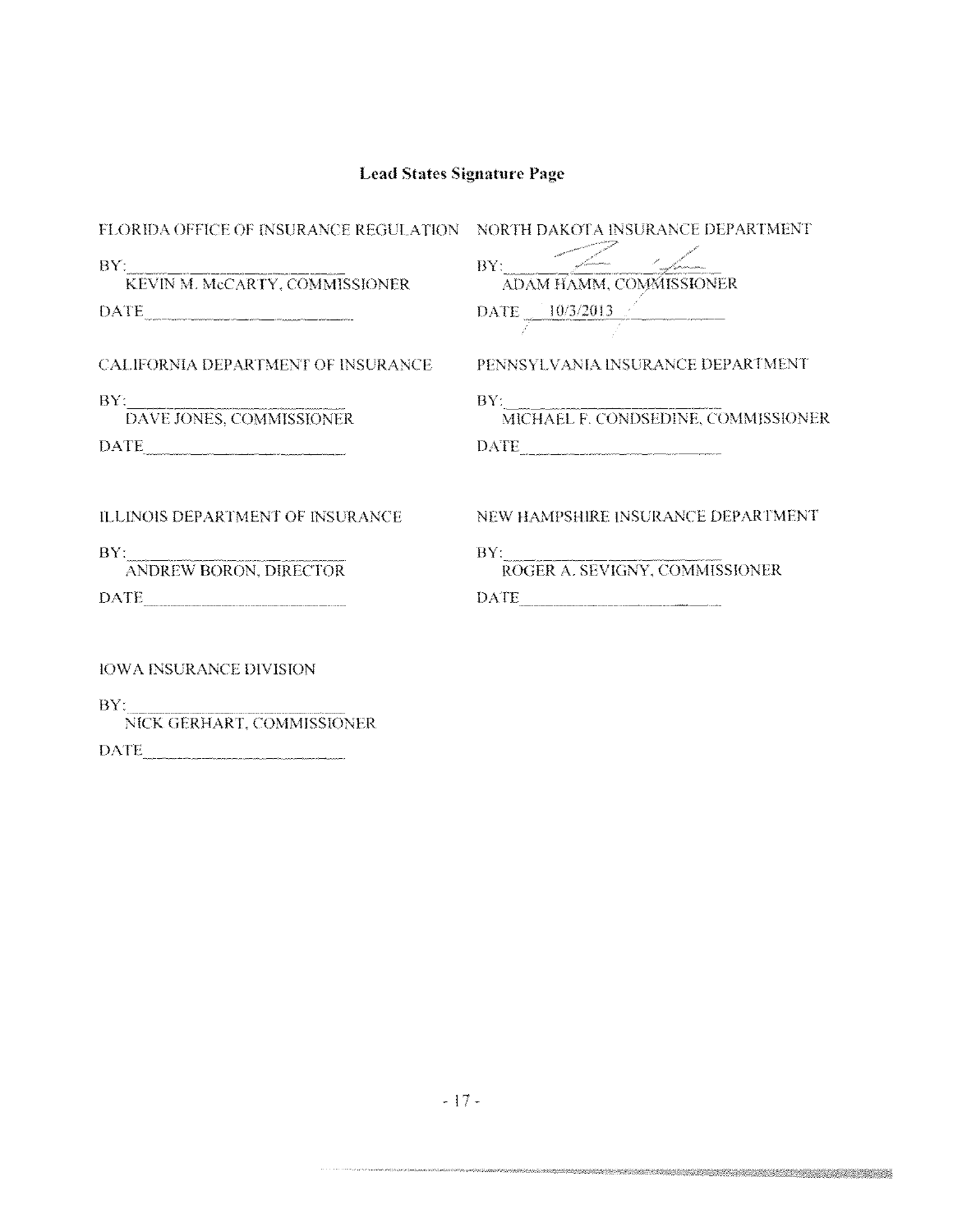| FLORIDA OFFICE OF INSURANCE REGULATION – NORTH DAKOTA INSURANCE DEPARTMENT    |                                                                                                   |
|-------------------------------------------------------------------------------|---------------------------------------------------------------------------------------------------|
| BY<br>KEVIN M. McCARTY, COMMISSIONER                                          | BY:<br>ADAM HAMM, COMMISSIONER                                                                    |
| $\begin{minipage}{.4\linewidth} \textbf{DATE} \end{minipage} \vspace{-0.5mm}$ | $\text{DATE}$                                                                                     |
| CALIFORNIA DEPARTMENT OF INSURANCE                                            | PENNSYLVANIA INSURANCE DEPARTMENT                                                                 |
| BY:<br>DAVE JONES, COMMISSIONER                                               | $\operatorname{BY:}\hspace{-0.2cm} \overline{\hspace{0.2cm}}$ MICHAEL F. CONDSEDINE, COMMISSIONER |
| DATE $-9 - 30 -$                                                              | DATE                                                                                              |
| ILLINOIS DEPARTMENT OF INSURANCE                                              | NEW HAMPSHIRE INSURANCE DEPARTMENT                                                                |
| BY:<br>ANDREW BORON, DIRECTOR                                                 | BY:<br>ROGER A. SEVIGNY, COMMISSIONER                                                             |
|                                                                               | DATE                                                                                              |
| <b>IOWA INSURANCE DIVISION</b>                                                |                                                                                                   |
| RY.<br>NICK GERHART, COMMISSIONER                                             |                                                                                                   |

 $\begin{tabular}{c} DATE \end{tabular}$ 

an sa ama coma a mara an mara an san ama baile a sa bhliain 2011. Tha an t-ainm an t-ainm an t-ainm an t-ainm a

.<br>General est anno m<sub>a</sub>nno particip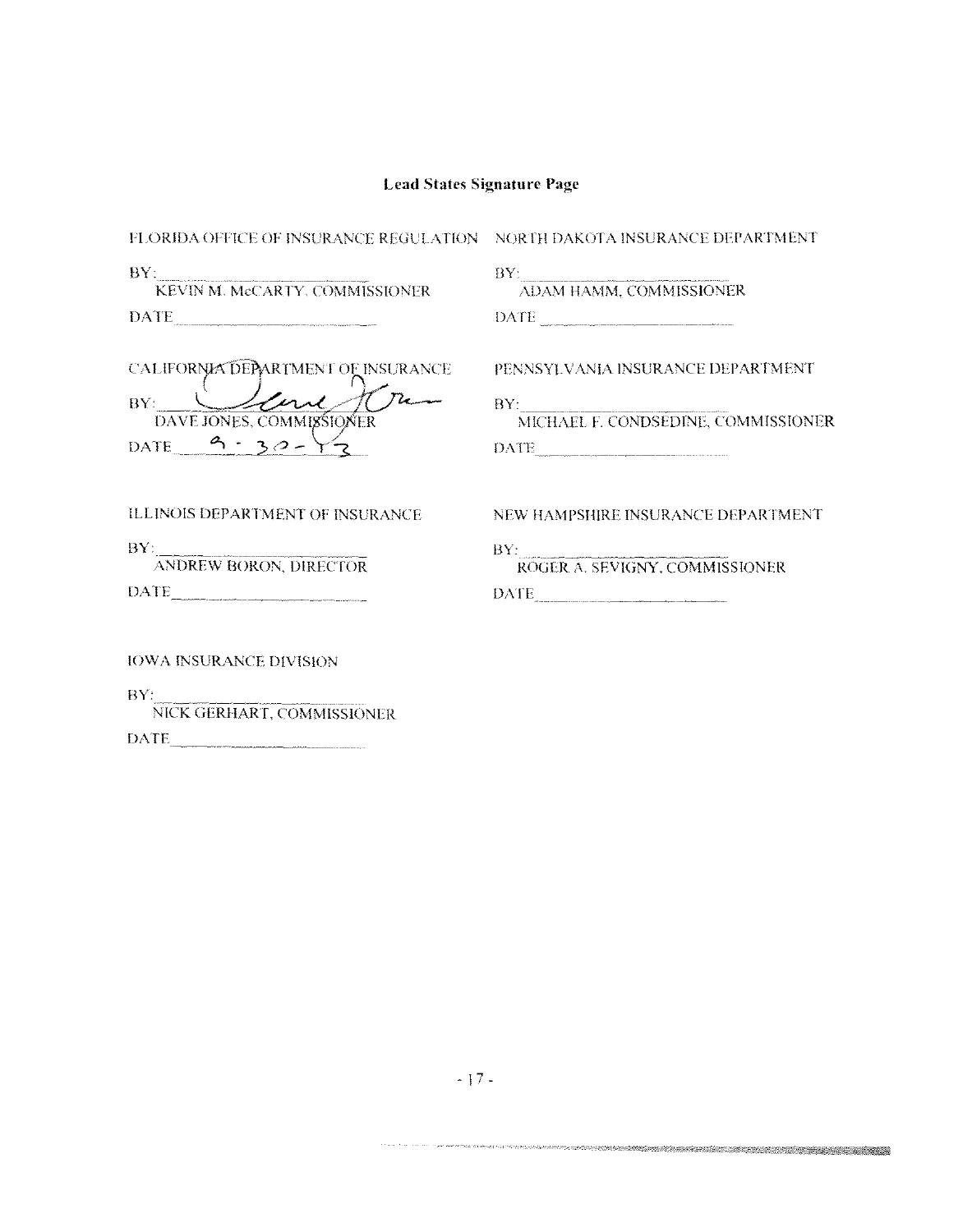$BY:$ 

FLORIDA OFFICE OF INSURANCE REGULATION NORTH DAKOTA INSURANCE DEPARTMENT

 $BY:$ KEVIN M. MCCARTY, COMMISSIONER DATE AND THE RESIDENCE OF A RESIDENCE OF A RESIDENCE OF A RESIDENCE OF A REPORT OF A REPORT OF A REPORT OF A REPORT OF A REPORT OF A REPORT OF A REPORT OF A REPORT OF A REPORT OF A REPORT OF A REPORT OF A REPORT OF A REPOR

CALIFORNIA DEPARTMENT OF INSURANCE

ADAM HAMM, COMMISSIONER DATE

PENNSYLVANIA INSTRANCE DEPARTMENT BY: HANGUMANIM DATE  $10113$ 

ILLINOIS DEPARTMENT OF INSURANCE

DAVE JONES, COMMISSIONER

DATE **DATE** 

 $BY:$ ANDREW BORON, DIRECTOR NEW HAMPSHIRE INSURANCE DEPARTMENT

DATE

BY: ROGER A. SEVIGNY, COMMISSIONER DATE

**IOWA INSURANCE DIVISION** 

 $BY:$ 

 $BY:$ NICK GERHART, COMMISSIONER DATE

TERTA ANG KANADING KALENDARY NA MANGALANG KALENDARY NA MANGANG KANADIAN NA MANGANG KANADING KANADING MANGANG K<br>KANADina mangang mangang mangang mangang mangang mangang mangang mangang mangang mangang mangang mangang manga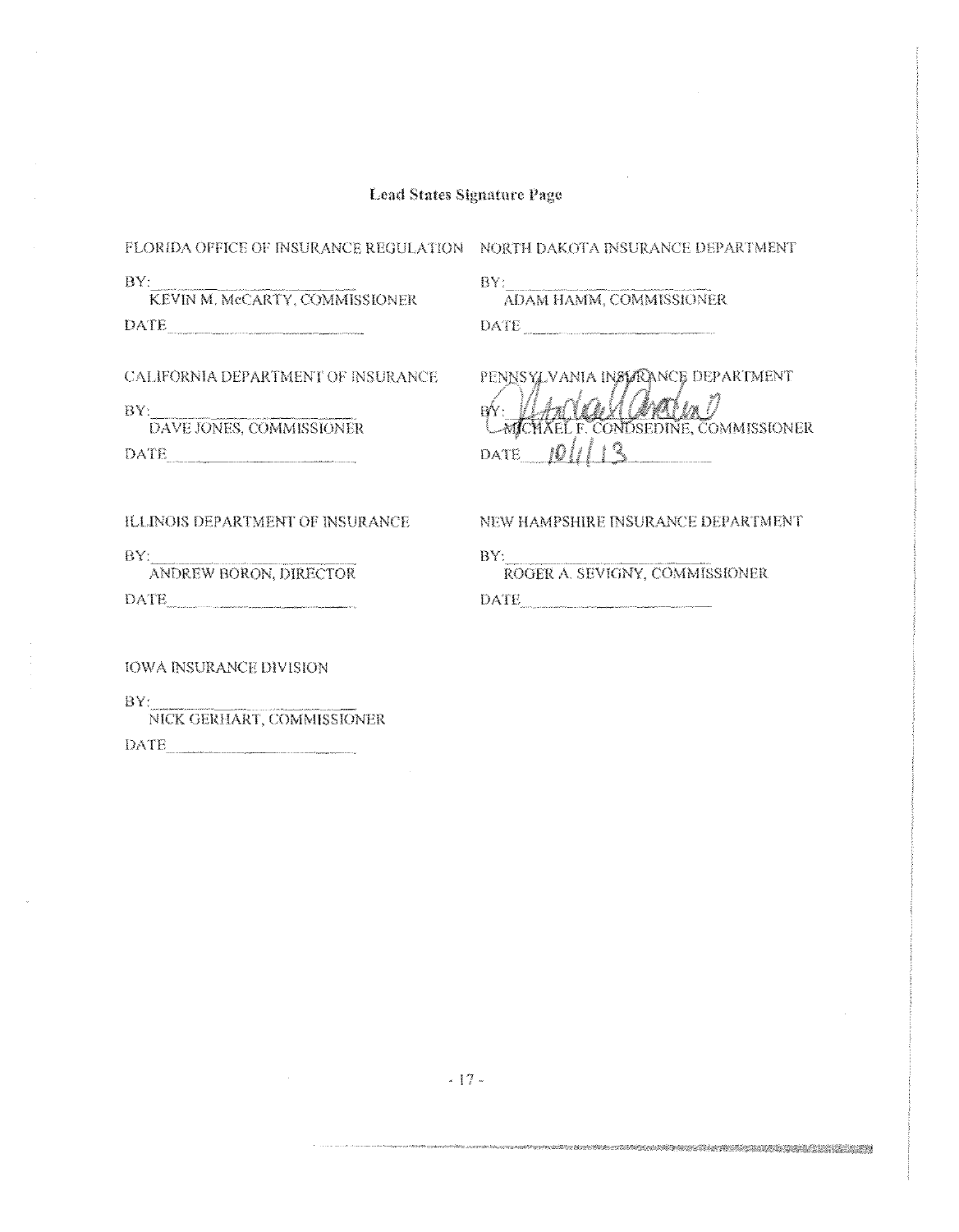| FLORIDA OFFICE OF INSURANCE REGULATION NORTH DAKOTA INSURANCE DEPARTMENT                                                                                                                                                                                                                                                                                                                                                                                                            |                                                                                                                                                                                                                                                                                                                                                                                                                                                                                                                                                                                       |
|-------------------------------------------------------------------------------------------------------------------------------------------------------------------------------------------------------------------------------------------------------------------------------------------------------------------------------------------------------------------------------------------------------------------------------------------------------------------------------------|---------------------------------------------------------------------------------------------------------------------------------------------------------------------------------------------------------------------------------------------------------------------------------------------------------------------------------------------------------------------------------------------------------------------------------------------------------------------------------------------------------------------------------------------------------------------------------------|
| $\mathrm{BY}$ : $\hspace{0.1cm}$<br>KEVIN M. McCARTY, COMMISSIONER<br>$\text{DATE}\textcolor{red}{\underset{--}{\text{max}}}\textcolor{red}{\text{max}}\textcolor{red}{\text{max}}$                                                                                                                                                                                                                                                                                                 | ADAM HAMM, COMMISSIONER<br>$\begin{minipage}{.4\linewidth} \textbf{DATE} \begin{minipage}{.4\linewidth} \label{eq:1} \end{minipage} \begin{minipage}{.4\linewidth} \begin{minipage}{.4\linewidth} \begin{minipage}{.4\linewidth} \begin{minipage}{.4\linewidth} \end{minipage} \end{minipage} \begin{minipage}{.4\linewidth} \begin{minipage}{.4\linewidth} \begin{minipage}{.4\linewidth} \end{minipage} \end{minipage} \begin{minipage}{.4\linewidth} \begin{minipage}{.4\linewidth} \begin{minipage}{.4\linewidth} \end{minipage} \end{minipage} \begin{minipage}{.4\linewidth} \$ |
|                                                                                                                                                                                                                                                                                                                                                                                                                                                                                     |                                                                                                                                                                                                                                                                                                                                                                                                                                                                                                                                                                                       |
| CALIFORNIA DEPARTMENT OF INSURANCE                                                                                                                                                                                                                                                                                                                                                                                                                                                  | PENNSYLVANIA INSURANCE DEPARTMENT                                                                                                                                                                                                                                                                                                                                                                                                                                                                                                                                                     |
| BY: DAVE JONES, COMMISSIONER                                                                                                                                                                                                                                                                                                                                                                                                                                                        | $\operatorname{BY:}\nolimits_{\text{\small\bf MICHAEL F. COMDSEDINE, COMMISSIONER}}$                                                                                                                                                                                                                                                                                                                                                                                                                                                                                                  |
| $\begin{tabular}{ c c } \hline \multicolumn{3}{ c }{\textbf{DATE}}\\ \hline \multicolumn{3}{ c }{\textbf{DATE}}\\ \hline \multicolumn{3}{ c }{\textbf{DATE}}\\ \hline \multicolumn{3}{ c }{\textbf{DATE}}\\ \hline \multicolumn{3}{ c }{\textbf{DATE}}\\ \hline \multicolumn{3}{ c }{\textbf{DATE}}\\ \hline \multicolumn{3}{ c }{\textbf{DATE}}\\ \hline \multicolumn{3}{ c }{\textbf{DATE}}\\ \hline \multicolumn{3}{ c }{\textbf{DATE}}\\ \hline \multicolumn{3}{ c }{\textbf{ب$ | $\begin{minipage}{.4\linewidth} \textbf{DATE} \end{minipage} \vspace{-0.5mm}$                                                                                                                                                                                                                                                                                                                                                                                                                                                                                                         |
| ILLINOIS DEPARTMENT OF INSURANCE                                                                                                                                                                                                                                                                                                                                                                                                                                                    | NEW HAMPSHIRE INSURANCE DEPARTMENT                                                                                                                                                                                                                                                                                                                                                                                                                                                                                                                                                    |
| BY: Andrew Boor<br>ANDREW BORON, DIRECTOR                                                                                                                                                                                                                                                                                                                                                                                                                                           | BY:<br>ROGER A. SEVIGNY, COMMISSIONER                                                                                                                                                                                                                                                                                                                                                                                                                                                                                                                                                 |
| DATE October 1, 2013                                                                                                                                                                                                                                                                                                                                                                                                                                                                | DATE                                                                                                                                                                                                                                                                                                                                                                                                                                                                                                                                                                                  |
|                                                                                                                                                                                                                                                                                                                                                                                                                                                                                     |                                                                                                                                                                                                                                                                                                                                                                                                                                                                                                                                                                                       |

IOWA INSURANCE DIVISION

 $\frac{\text{BY:}}{\text{NICK GERHART, COMMISSIONER}}$  $\begin{tabular}{c} DATE \end{tabular}$ 

om and the complete the complete the complete of the complete of the complete of the complete of the complete t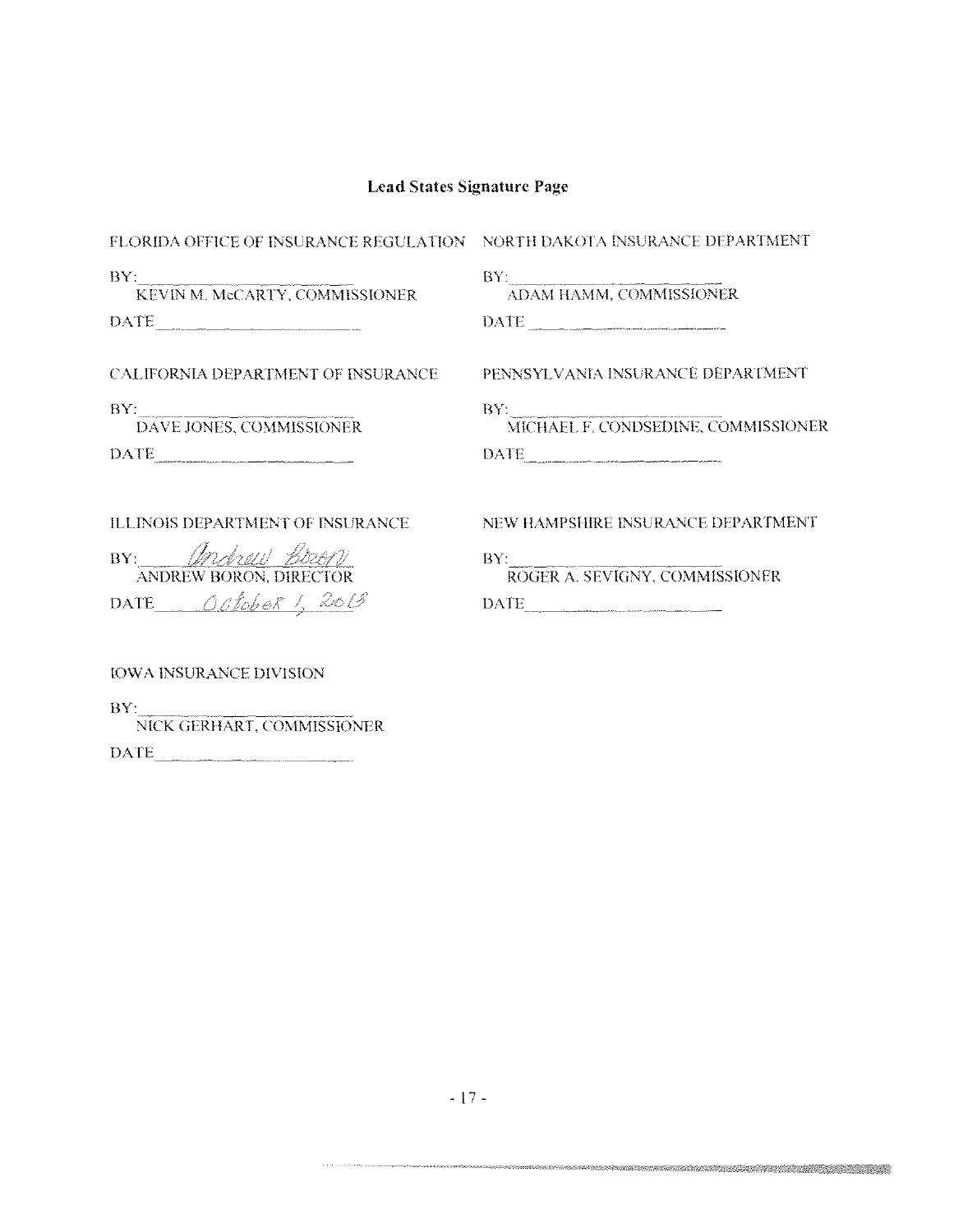| FLORIDA OFFICE OF INSURANCE REGULATION NORTH DAKOTA INSURANCE DEPARTMENT |                                                                                                                             |
|--------------------------------------------------------------------------|-----------------------------------------------------------------------------------------------------------------------------|
| BY:<br>KEVIN M. MCCARTY, COMMISSIONER.                                   | BY:<br>ADAM HAMM, COMMISSIONER                                                                                              |
| CALIFORNIA DEPARTMENT OF INSURANCE                                       | PENNSYLVANIA INSURANCE DEPARTMENT                                                                                           |
| $\frac{\rm BY}{\rm DAVE}$ JONES, COMMISSIONER<br>DATE                    | $\operatorname{BY:}\nolimits_{\overline{\text{MICHAEL F. CONDSEDINE. COMMISSIONER}}}$<br>$\rm {DATE_{_{\rm{eff.}+500\%}}}}$ |
| ILLINOIS DEPARTMENT OF INSURANCE                                         | NEW HAMPSHIRE INSURANCE DEPARTMENT                                                                                          |
| BY:<br>ANDREW BORON, DIRECTOR                                            | BY: M4<br>ROGER A. SEVIGNY, COMMISSIONER                                                                                    |
|                                                                          | DATE $10 - 1 - 13$                                                                                                          |
| <b>IOWA INSURANCE DIVISION</b>                                           |                                                                                                                             |
| BY:                                                                      |                                                                                                                             |

NICK GERHART, COMMISSIONER  $\text{DATE}_{\textcolor{red}{\text{m}}\text{m}}$ 

 $\hat{\sigma}$  , and the commutation of the commutation of  $\hat{\sigma}$ 

a matamata 1999 ya mashi mashi ya 1999 ya matamati wa Tanzania Marejeo ya Tanzania ya Marejeo ya Tanzania ya T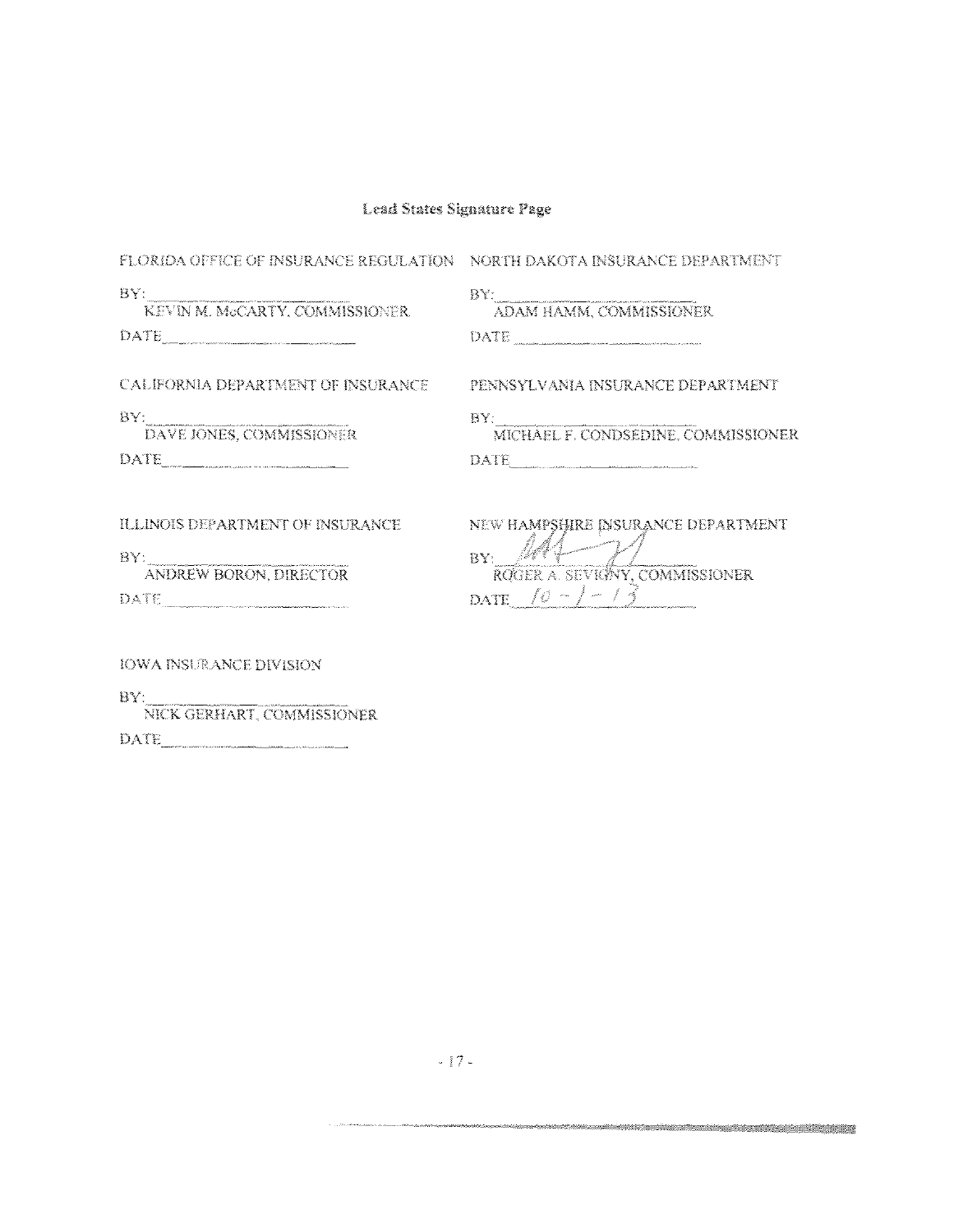| FLORIDA OFFICE OF INSURANCE REGULATION NORTH DAKOTA INSURANCE DEPARTMENT                                  |                                                                                                                                                                                                                                  |
|-----------------------------------------------------------------------------------------------------------|----------------------------------------------------------------------------------------------------------------------------------------------------------------------------------------------------------------------------------|
|                                                                                                           | $\rm BY$ , we consider the construction of the construction of the construction of the construction of the construction of the construction of the construction of the construction of the construction of the construction of t |
| KEVIN M. McCARTY, COMMISSIONER<br>DATE                                                                    | ADAM HAMM, COMMISSIONER<br>$\begin{tabular}{ c c c c } \hline \text{DATE} & \text{{} & \textbf{{} & \textbf{}} & \textbf{{} & \textbf{}} & \textbf{{} & \textbf{ } & \textbf{ } \\ \hline \end{tabular}$                         |
| CALIFORNIA DEPARTMENT OF INSURANCE                                                                        | PENNSYLVANIA INSURANCE DEPARTMENT                                                                                                                                                                                                |
| $BY:$ , and the contract of the contract of the contract of the contract of the contract of $\mathcal{N}$ | BY                                                                                                                                                                                                                               |
| DAVE JONES, COMMISSIONER<br>DATE                                                                          | MICHAEL F. CONDSEDINE, COMMISSIONER                                                                                                                                                                                              |
| ILLINOIS DEPARTMENT OF INSURANCE<br>BY:                                                                   | NEW HAMPSHIRE INSURANCE DEPARTMENT<br>BY:                                                                                                                                                                                        |
| ANDREW BORON, DIRECTOR                                                                                    | ROGER A. SEVIGNY, COMMISSIONER                                                                                                                                                                                                   |
| <b>IOWA INSURANCE DIVISION</b>                                                                            |                                                                                                                                                                                                                                  |
|                                                                                                           |                                                                                                                                                                                                                                  |

NICK GERHART, COMMISSIONER DATE  $101313$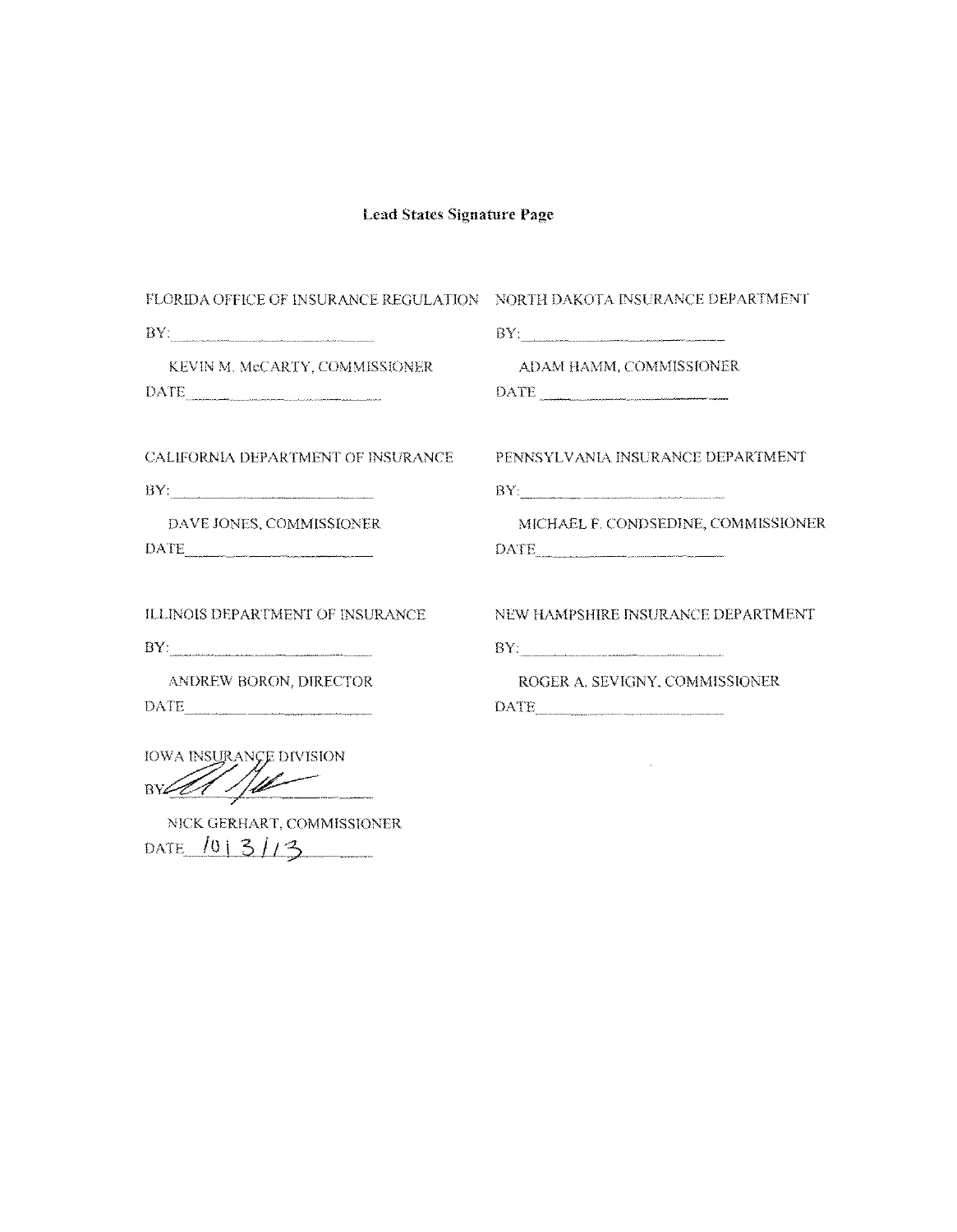### **SCHEDULE A RULES FOR IDENTIFYING DEATH MATCHES**

In comparing Company's records of its insured's, annuitants, Annuity Contract owners, and retained asset account owners against the DMF and any updates thereto. the governing principle to be followed shall be establishing whether or not a unique biological individual identified within the Company's data is the same as a unique biological individual identified on the DMF in a case where a benefit is due and payable. In comparing the Company's records of its insured's, annuitants. Annuity Contract owners. and retained asset account holders against the DMF. the Company shall make reasonable efforts to utilize the following set forth below as the minimum standard for determining what constitutes a match.

- **Category I: Exact Social Security Number Match** occurs when the Social Security Number contained in the data found in the Company's records matches exactly to the Social Security Number contained in the DMF.
- **Category 2: Non-Social Security Number Match** occurs m any of the following ci rcumstances:
- I. The Social Security Number contained in the data found in the Company's records matches in accordance with the Fuzzy Match Criteria listed below to the Social Security Number contained in the DMF, the First and Last Names match either exactly or in accordance with the Fuzzy Match Criteria listed below and the Date of Birth matches exactly.
- The Company's records do not include a Social Security Number or where the Social Security Number is incomplete (less than 7 digits) or otherwise invalid (e.g., l 111 l l ! l I, 999999999. 123456789), and there is a First Name, Last Name. and Date of Birth combination in the data produced by the Company that is a match against the data contained in the DMF where the First and Last Names match either exactly or in accordance with the Fuzzy Match Criteria listed below and the Date of Birth matches exactly, subject to paragraph 3 immediately below.
- *3.* If there is more than one potentially matched individual returned as a result of the process described in paragraphs l and 2 immediately above. or if both the Social Security Number and Date of Birth found in the Company's Records match in accordance with the Fuzzy Match Criteria listed below, then the Company shall run the Social Security Numbers obtained from the DMF for the potential matched individuals against Accurint for Insurance or an equivalent database. If a search of those databases shows that the Social Security Number is listed at the address in the Company's records for the insured, then a Category 2 Match will be considered to have been made only for individuals with a matching address.
- 4. If the Company's systems do not contain a complete "Date of Birth." then a "Date of Birth" exact match will be found to exist where the data that is available on the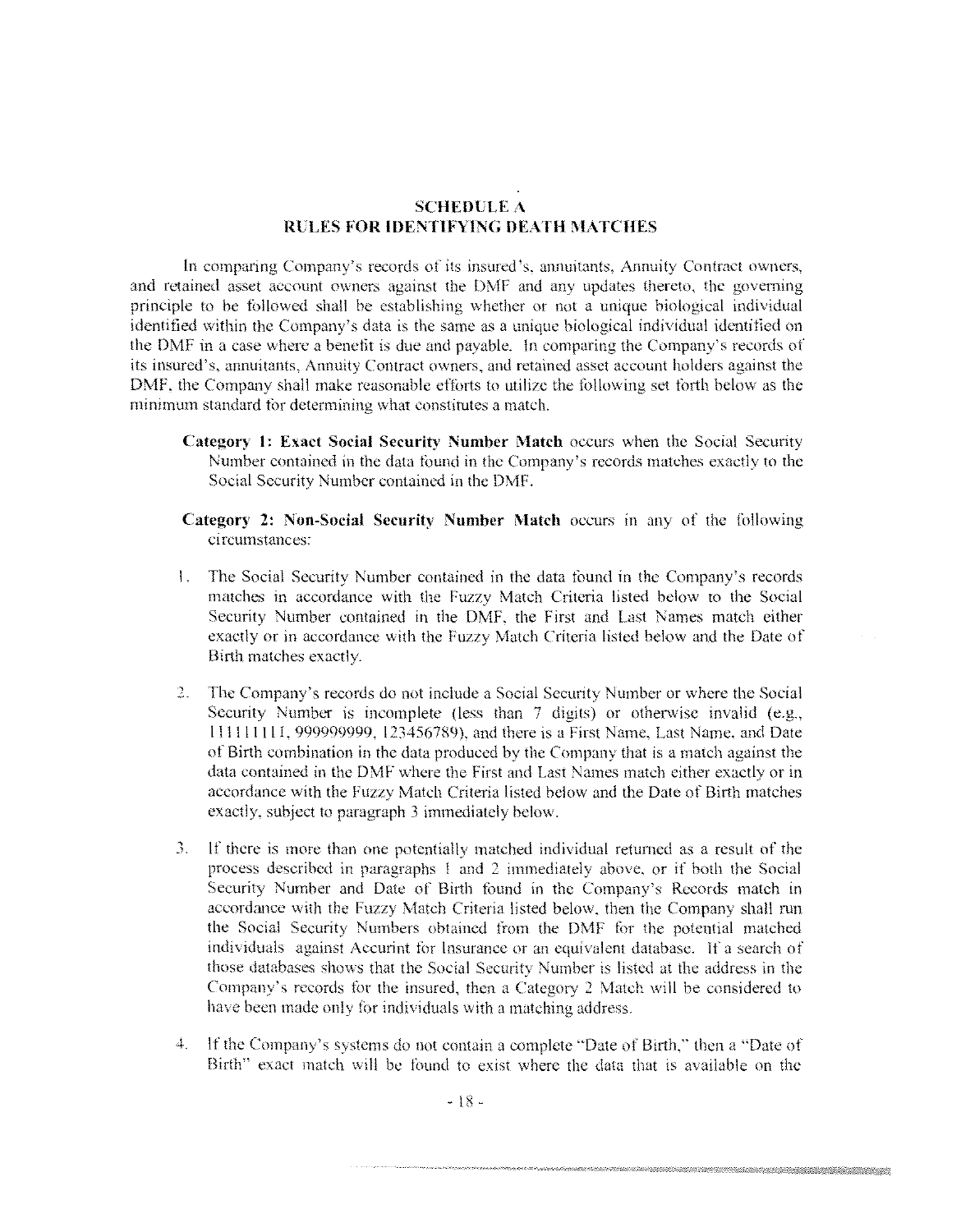Company's systems does not conflict with the data contained in the DMF. By way of example. if the Company's systems only contain a month and year of birth. an exact •·Date of Birth" match will exist if the DMF record contains the same month and year of birth. Additionally, if the Company's systems only contain a year of hirth or contain a complete date of birth that includes a month and day of  $1/1$  (i.e., January 1) followed by a year of birth, the Date of Birth will be deemed to match exactly where the year of birth in the data that is available on the Company's systems is within one  $(1)$  year of the year of birth listed in the DMF. By way of example, if the Company's systems contain 1/1/1934, an "exact" Date of Birth match will exist if the DMF record contains a year of birth of 1933. 1934 or 1935.

#### **Fuzzy Match Criteria:**

- I. A First Name fuzzy match includes one or more of the following:
	- a. "First Name" "Nick Names:" "JIM" and "JAMES." The Company shall utilize a Nickname database. such as the pd Nickname database from Peacock Data. Inc. or an equivalent database. as well as publicly available lists of names and nicknames to identify matching First Names where a nickname is used on one or both sides of the match.
	- b. "Initial" instead of full first name: "J FOX" and "JAMES FOX."
	- c. **•••**Metaphone" (a recognized and accepted phonetic name matching algorithm created by Lawrence Philips and originally published in 1990): "BUDDY" and "BUDDIE.''
	- d. Data entry mistakes with a maximum difference of one character for a First Name at least five characters in length: "HARRIETTA" and "HARRlETA."
	- c. If First Name is provided together with Last Name in a "Full Name" fonnat and "First Name" and "Last Name" cannot be reliably distinguished from one another: "ROBFRT JOSEPH," Both "JOSEPH ROBERT" and "ROBERT JOSEPH.''
	- f Cse of interchanged "First Name" and "Middle Name:". "ALBERT E GILBERT" and "EARL A GILBERT."
	- g. Compound "First Name:" "SARAH JANE'' and "SARAH." or "MARY ANN" and "MARY."
	- h. Use of "MRS." + "HUSBAND'S First Name + Last Name:" "MRS. DAVID KOOPER" and "BERTHA KOOPER" where the "Date of Birth" and "Social Security Number" match exactly and the Last Name matches exactly or in accordance with the Fuzzy Match Criteria listed herein.

e station and the station of the station of the station of the station of the station of the station of the st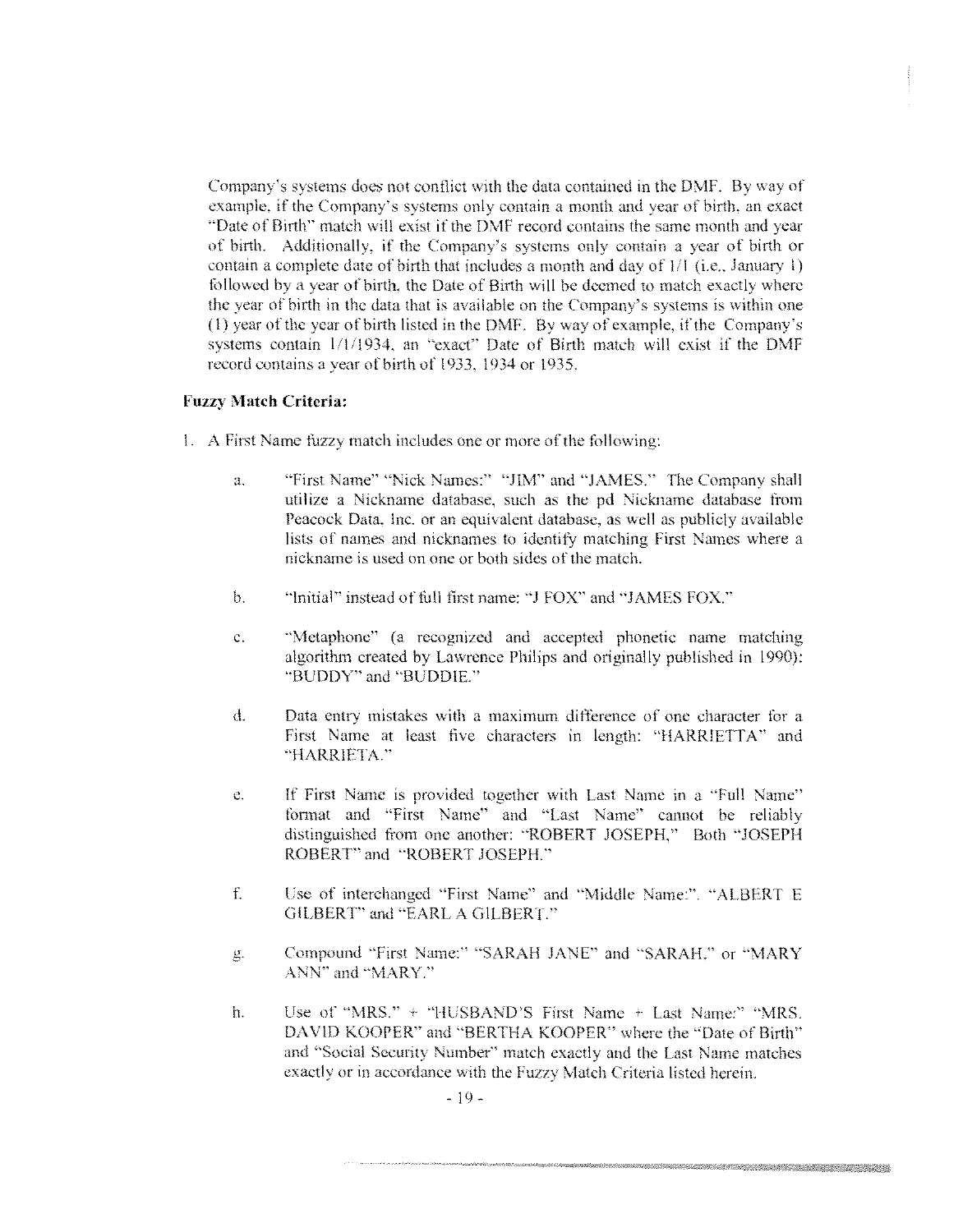- $2.$ A "Last Name" fuzzy match includes one or more of the following:
	- **a.** "Anglicized" forms of last names: "MACDONALD"' and "MCDONALD."
	- b. Compound last name: "SMITH" and "SMITH-JONES."
	- c. Blank spaces in last name: "VON HAUSEN" and "VONHALiSEN."'
	- d. "Metaphone" (a recognized and accepted phonetic name matching algorithm created hy Lawrence Philips and originally published in 1990): "GONZALEZ" and "GONZALES."
	- e. If First Name is provided together with Last Name in a "Full Name" format and "First Name" and "Last Name" cannot be reliably distinguished from one another: "ROBERT JOSEPH." Both "JOSEPH ROBERT' and "ROBERT."
	- f. Lsc of apostrophe or other punctuation characters in "Last Name:" "()'NEAL" and "ONEAL."
	- g. Data entry mistakes with a maximum difforence of one ( 1) character for Last Name with at least eight (8) characters in length: "MACHIAVELLI" and "MACHIAVELL"
	- h. Last Name Cut-off: A match will be considered to have been made where due to the length of the Last Name, some of the last letters were not saved in the database. Examples include: "Brezzinnows" and "Brezzinnowski" and "Tohightower" and "Tohightowers."
	- i. Married Female "Last Name" Variations: A fuzzy "Last Name" match will be considered to have been made even though the data does not match on the last name of a female, if the "Date of Birth" and "Social Security Number" match exactly and the First Name matches exactly or in accordance with the Fuzzy Match Criteria listed herein.
- *3.* ··social Security Number" fuzzy match includes one of the following:
	- a. Two (2) Social Security Numbers with a maximum of two (2) digits in difference, any number position: "123456789" and "123466781."
	- b. Two (2) consecutive numbers are transposed: "123456789" and "123457689"

en selatan dan tahun 1982. Pada tahun 1983. Pada tahun 1983. Ia seorang berasal dari dalam kecamatan dalam kec<br>Pada tahun 1983, Sebagai Pada tahun 1983, Sebagai Pada tahun 1983, Sebagai Pada tahun 1983, Sebagai Pada tahun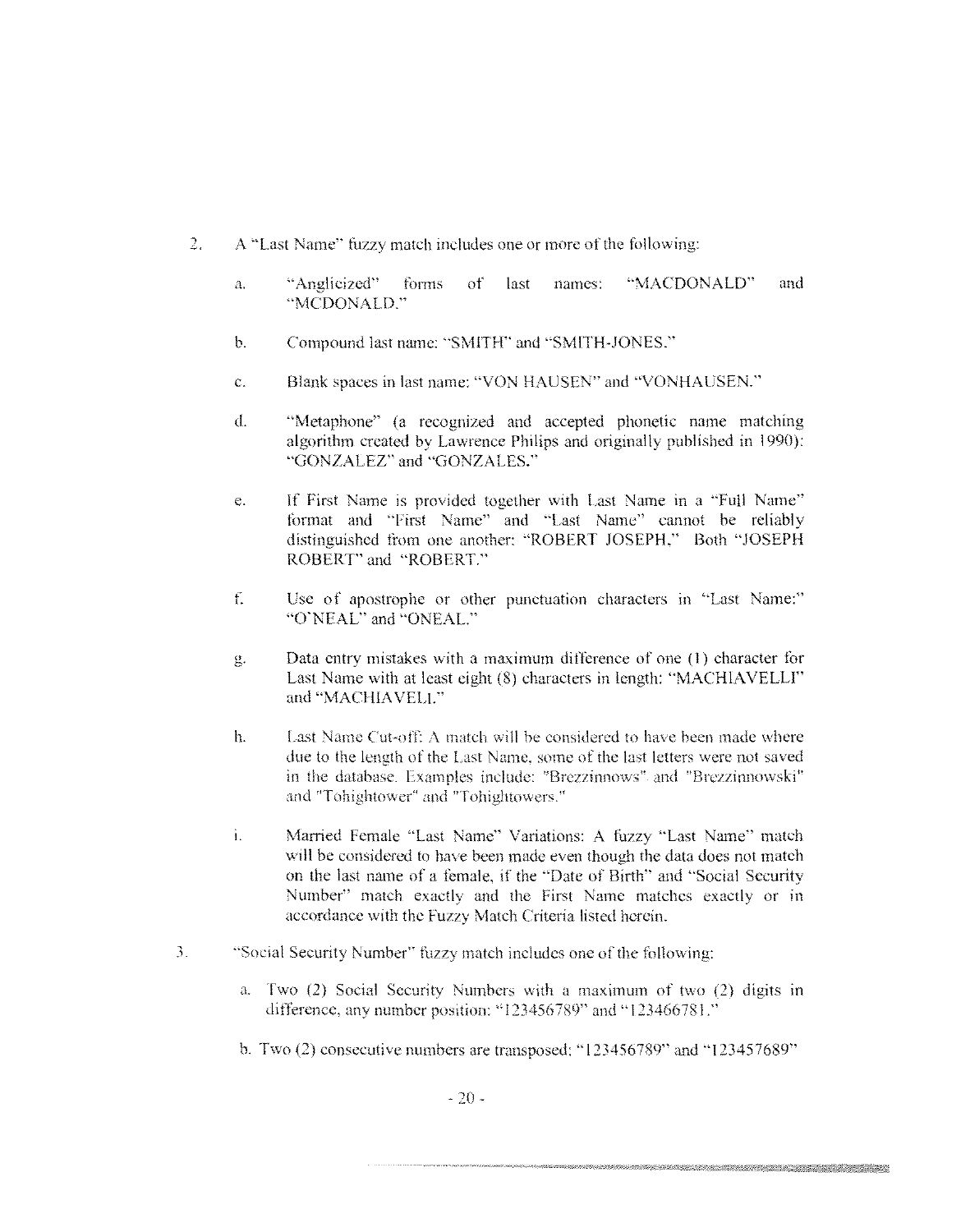c. If a Social Security Number is less than nine \9) digits m length (with a minimum of seven (7) digits) and is entirely embedded within the other Social Security Number: "12345678" and "012345678.'•

### **Other Matches and Mismatches**

Notwithstanding the fact that a policy is listed as a match in accordance with the foregoing rules, there will not be a reportable match if the Company is able to produce competent evidence to establish that the unique biological individual identified in the Company's data is not the same as a unique biological individual identified on the DMF or such individual is not dead.

A KATANG KATANG MALA KATANG PAKAT ANG KATANG PANGANG ANG KATANG PANG